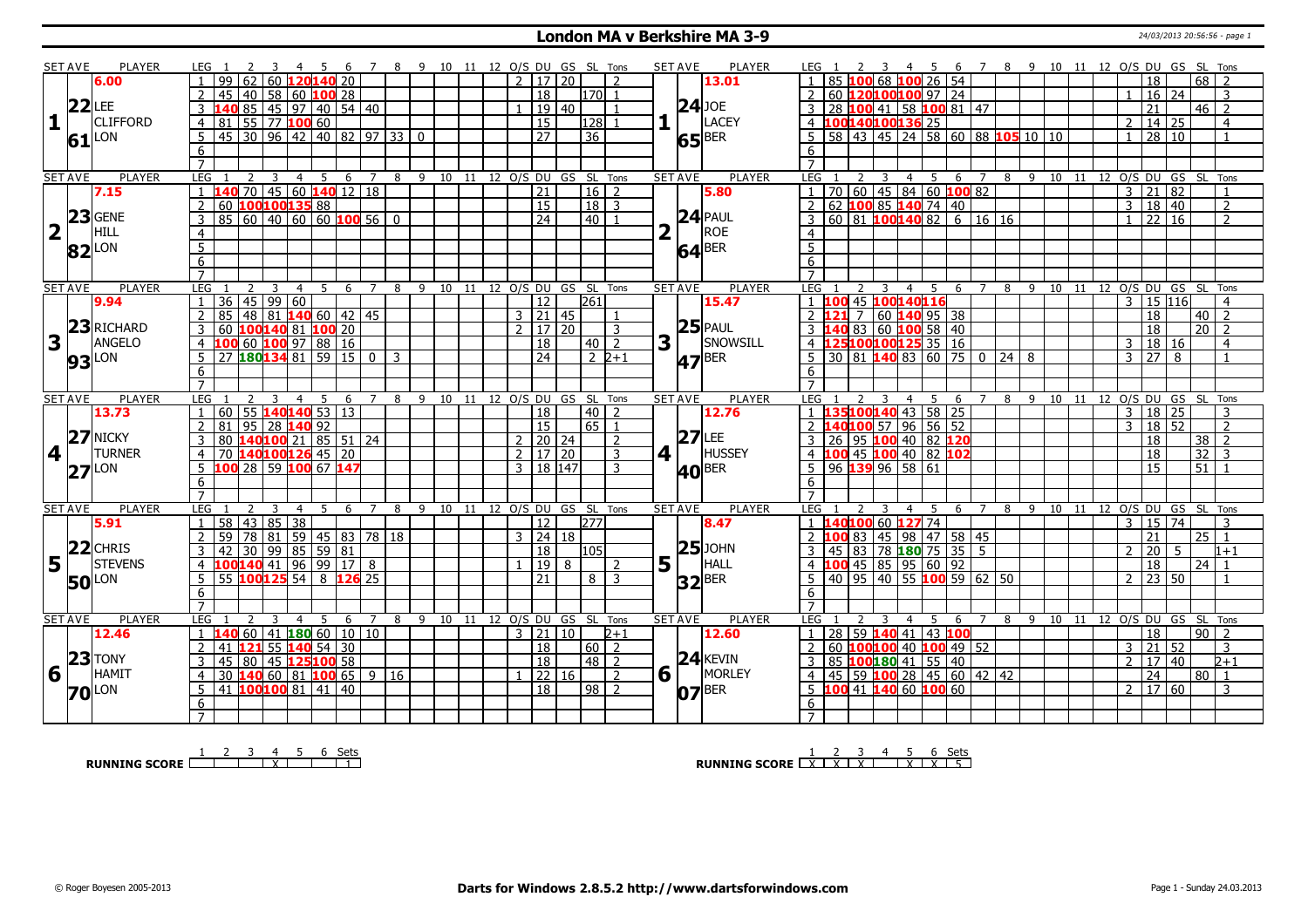#### **London MA v Berkshire MA 3-9** 24/03/2013 20:56:56 - page 2

|                         | SET AVE | <b>PLAYER</b>       | LEG 1           |                                  | - 4                                | - 5 | - 6 | $\overline{7}$ | - 8          |         |  |              |                 | 9 10 11 12 O/S DU GS SL Tons       |                               |                 | <b>SET AVE</b>      | <b>PLAYER</b>                       | LEG 1               |                                   |    |   |                 | - 5                  |                               | 6 7 8 9 10 11 12 O/S DU GS SL Tons |    |                 |         |    |                            |                |                 |             |                 |                          |
|-------------------------|---------|---------------------|-----------------|----------------------------------|------------------------------------|-----|-----|----------------|--------------|---------|--|--------------|-----------------|------------------------------------|-------------------------------|-----------------|---------------------|-------------------------------------|---------------------|-----------------------------------|----|---|-----------------|----------------------|-------------------------------|------------------------------------|----|-----------------|---------|----|----------------------------|----------------|-----------------|-------------|-----------------|--------------------------|
|                         |         | 9.88                |                 | 25 100 100 81 38                 |                                    |     |     |                |              |         |  |              | 15              |                                    | $57$ 3                        |                 | 7.71                |                                     |                     |                                   | 85 |   | $25 99 41$ 11   |                      |                               |                                    |    |                 |         |    |                            | $\overline{3}$ | 18 111          |             |                 | $\overline{\phantom{0}}$ |
|                         |         |                     |                 | 55 28 42 60 100 60 100           |                                    |     |     |                |              |         |  |              | $\overline{21}$ |                                    | $56$   2                      |                 |                     |                                     |                     |                                   |    |   |                 |                      | LOO 81   41   180 67   0   32 |                                    |    |                 |         |    |                            | $\mathbf{1}$   | 19 32           |             |                 | b+1                      |
|                         |         | 27 ROBBIE           |                 | 140100100123335                  |                                    |     |     |                |              |         |  |              | 15              |                                    | $\overline{3}$ $\overline{4}$ |                 | $27$ STEPHEN        |                                     | 3                   | 99 140 38 100 92 32               |    |   |                 |                      |                               |                                    |    |                 |         |    |                            | 3              | 18 32           |             |                 | $\overline{\phantom{a}}$ |
| $\overline{\mathbf{z}}$ |         | <b>HAIN</b>         | $\overline{4}$  |                                  |                                    |     |     |                |              |         |  |              |                 |                                    |                               | 7               | <b>ROSE</b>         |                                     | $\overline{4}$      |                                   |    |   |                 |                      |                               |                                    |    |                 |         |    |                            |                |                 |             |                 |                          |
|                         |         | <b>LON</b>          | $\overline{5}$  |                                  |                                    |     |     |                |              |         |  |              |                 |                                    |                               |                 |                     |                                     | $\overline{5}$      |                                   |    |   |                 |                      |                               |                                    |    |                 |         |    |                            |                |                 |             |                 |                          |
|                         | 20      |                     | 6               |                                  |                                    |     |     |                |              |         |  |              |                 |                                    |                               |                 | $33$ <sup>BER</sup> |                                     | 6                   |                                   |    |   |                 |                      |                               |                                    |    |                 |         |    |                            |                |                 |             |                 |                          |
|                         |         |                     | $\overline{7}$  |                                  |                                    |     |     |                |              |         |  |              |                 |                                    |                               |                 |                     |                                     | $\overline{7}$      |                                   |    |   |                 |                      |                               |                                    |    |                 |         |    |                            |                |                 |             |                 |                          |
| <b>SET AVE</b>          |         | <b>PLAYER</b>       | <b>LEG</b>      |                                  | 3<br>$\overline{4}$                | -5  |     |                |              |         |  |              |                 | 6 7 8 9 10 11 12 0/S DU GS SL Tons |                               |                 | <b>SET AVE</b>      | <b>PLAYER</b>                       | <b>LEG</b>          |                                   |    | 3 | 4               | 5                    |                               | 6 7 8 9 10 11 12 O/S DU GS SL Tons |    |                 |         |    |                            |                |                 |             |                 |                          |
|                         |         | 6.82                | -1              | 100100123100 38                  |                                    |     |     |                |              |         |  |              | $\overline{15}$ |                                    | $40 \mid 4$                   |                 | 8.80                |                                     | $\vert$ 1           | 60 140140 97 64                   |    |   |                 |                      |                               |                                    |    |                 |         |    |                            |                | 3   15   64     |             |                 | 2                        |
|                         |         |                     | $\overline{2}$  | 43                               | 40 85 28 66 44                     |     |     |                |              |         |  |              | $\sqrt{18}$     | $\overline{195}$                   |                               |                 |                     |                                     | $\sqrt{2}$          | 180 60 45 44 92 40 40             |    |   |                 |                      |                               |                                    |    |                 |         |    |                            | $\overline{3}$ | $\overline{21}$ | $\sqrt{40}$ |                 | $1 + 1$                  |
|                         | 21      | JIM                 | 3               | 41                               | 26 59 28 125 134 48 40             |     |     |                |              |         |  | 3            | 24 40           |                                    | $\overline{2}$                |                 | $27$ PAUL           |                                     |                     | 60   60   85   41   60   140   46 |    |   |                 |                      |                               |                                    |    |                 |         |    |                            |                | $\overline{21}$ |             | 9               | $\overline{1}$           |
| 8                       |         | FOSTER              | $\overline{4}$  | $60$ 43 60 26 60                 |                                    |     |     |                |              |         |  |              | $\overline{15}$ | 252                                |                               | 8               | HOGAN               |                                     |                     | 10060180606536                    |    |   |                 |                      |                               |                                    |    |                 |         |    |                            | $\mathbf{1}$   | 16 36           |             |                 | b+1                      |
|                         |         |                     |                 |                                  |                                    |     |     |                |              |         |  |              |                 |                                    |                               |                 |                     |                                     |                     |                                   |    |   |                 |                      |                               |                                    |    |                 |         |    |                            |                |                 |             |                 |                          |
|                         |         | $07$ <sup>LON</sup> | $\overline{5}$  |                                  |                                    |     |     |                |              |         |  |              |                 |                                    |                               |                 | $33$ <sup>BER</sup> |                                     | 5                   |                                   |    |   |                 |                      |                               |                                    |    |                 |         |    |                            |                |                 |             |                 |                          |
|                         |         |                     | $6\overline{6}$ |                                  |                                    |     |     |                |              |         |  |              |                 |                                    |                               |                 |                     |                                     | 6<br>$\overline{7}$ |                                   |    |   |                 |                      |                               |                                    |    |                 |         |    |                            |                |                 |             |                 |                          |
|                         |         |                     | $\overline{7}$  |                                  |                                    |     |     |                |              |         |  |              |                 |                                    |                               |                 |                     |                                     |                     |                                   |    |   |                 |                      |                               |                                    |    |                 |         |    |                            |                |                 |             |                 |                          |
| <b>SET AVE</b>          |         | <b>PLAYER</b>       | LEG             |                                  | 3<br>$\overline{4}$                | 5   | 6   | $\overline{7}$ | 8            |         |  |              |                 | 9 10 11 12 0/S DU GS SL Tons       |                               |                 | <b>SET AVE</b>      | <b>PLAYER</b>                       | LEG                 | 23100                             |    |   | $\overline{4}$  | 5                    | 6                             | $\overline{7}$                     | 8  | $-9$            | 10      | 11 | 12 O/S DU GS SL Tons       |                |                 |             |                 |                          |
|                         |         | 6.00                |                 | 40 <sup>1</sup>                  | $\overline{70}$ 26 60 100 60 60 12 |     |     |                |              |         |  |              | $\sqrt{24}$     | 73                                 | $\mathbf{1}$                  |                 | 6.00                |                                     | $\overline{1}$      |                                   |    |   |                 |                      |                               | 55   99   84   0   20   0          |    | $\overline{20}$ |         |    |                            | $\mathbf{1}$   | $25 \mid 20$    |             |                 | $\overline{\phantom{a}}$ |
|                         |         | $21$ GRAHAM         | <sup>2</sup>    | $-60$ 100 45 100 62 32 62        |                                    |     |     |                |              |         |  |              | 21              |                                    | 40   2                        |                 | $ 24 $ JOHN         |                                     | 2 <sub>1</sub>      | 40                                |    |   |                 |                      | 55   47   83   43   81   52   |                                    |    |                 |         |    |                            | 3              | $\overline{21}$ | 52          |                 | $\mathbf{1}$             |
|                         |         |                     | 3               | 100 60 100 100 45                |                                    |     |     |                |              |         |  |              | 15              |                                    | $96$ 3                        |                 |                     |                                     | $\overline{3}$      | $83$ 100 45 98 137 38             |    |   |                 |                      |                               |                                    |    |                 |         |    |                            | $\mathbf{1}$   | 16 38           |             |                 | $\mathcal{L}$            |
| 9                       |         | <b>RACKSTRAW</b>    | $\overline{4}$  |                                  |                                    |     |     |                |              |         |  |              |                 |                                    |                               | 9 1             |                     | <b>JAMIESON</b>                     | $\overline{4}$      |                                   |    |   |                 |                      |                               |                                    |    |                 |         |    |                            |                |                 |             |                 |                          |
|                         |         | <b>57</b> LON       | $\overline{5}$  |                                  |                                    |     |     |                |              |         |  |              |                 |                                    |                               |                 | $24$ <sup>BER</sup> |                                     | $\overline{5}$      |                                   |    |   |                 |                      |                               |                                    |    |                 |         |    |                            |                |                 |             |                 |                          |
|                         |         |                     | 6               |                                  |                                    |     |     |                |              |         |  |              |                 |                                    |                               |                 |                     |                                     | 6                   |                                   |    |   |                 |                      |                               |                                    |    |                 |         |    |                            |                |                 |             |                 |                          |
|                         |         |                     | $\overline{7}$  |                                  |                                    |     |     |                |              |         |  |              |                 |                                    |                               |                 |                     |                                     |                     |                                   |    |   |                 |                      |                               |                                    |    |                 |         |    |                            |                |                 |             |                 |                          |
| <b>SET AVE</b>          |         | <b>PLAYER</b>       | LEG             |                                  | 4                                  | - 5 | 6   | 7              |              |         |  |              |                 | 8 9 10 11 12 0/S DU GS SL Tons     |                               |                 | <b>SET AVE</b>      | <b>PLAYER</b>                       | LEG                 |                                   |    |   | 4               | - 5                  | 6                             | $\overline{7}$                     | 89 |                 |         |    | 10 11 12 O/S DU GS SL Tons |                |                 |             |                 |                          |
|                         |         |                     |                 |                                  |                                    |     |     |                |              |         |  |              |                 |                                    |                               |                 |                     |                                     |                     |                                   |    |   |                 |                      |                               |                                    |    |                 |         |    |                            |                |                 |             |                 |                          |
|                         |         | 7.85                |                 | 80 <sup>1</sup>                  | 60   90   60   60 <b> 100</b> 51   |     |     |                |              |         |  | 3            | 21 51           |                                    |                               |                 | 8.05                |                                     |                     |                                   |    |   |                 | 60 $100100$ 60 43 98 |                               |                                    |    |                 |         |    |                            |                | 18              |             | 40              | $\overline{z}$           |
|                         |         |                     | 2               | 60   60   60   32   100          |                                    |     |     |                |              |         |  |              | 15              |                                    | l189l 1                       |                 |                     |                                     | 2                   | 66 140 140 97 38 20               |    |   |                 |                      |                               |                                    |    |                 |         |    |                            | $\overline{2}$ | 17              | 20          |                 | $\overline{2}$           |
|                         |         | $25$ PAUL           | 3               | 85 140100 60 60 56               |                                    |     |     |                |              |         |  | 3   18   56  |                 |                                    | $\overline{2}$                |                 | $26$ GRAHAM         |                                     |                     | 3 100 85 125 57 94                |    |   |                 |                      |                               |                                    |    |                 |         |    |                            |                | 15              |             | $40$   2        |                          |
| 10 L                    |         | AMOS                | $\overline{4}$  | $60$ 140100105 91 5              |                                    |     |     |                |              |         |  | 2  17   5    |                 |                                    | $\mathcal{R}$                 | LO 1            | <b>HARDY</b>        |                                     |                     | 4 22 41 85 45 60 100              |    |   |                 |                      |                               |                                    |    |                 |         |    |                            |                | 18              |             | $148$ 1         |                          |
|                         |         |                     | 5               |                                  |                                    |     |     |                |              |         |  |              |                 |                                    |                               |                 |                     |                                     | 5 <sup>5</sup>      |                                   |    |   |                 |                      |                               |                                    |    |                 |         |    |                            |                |                 |             |                 |                          |
|                         |         | <b>56</b> LON       | $\overline{6}$  |                                  |                                    |     |     |                |              |         |  |              |                 |                                    |                               |                 | $12^{ BER }$        |                                     | 6                   |                                   |    |   |                 |                      |                               |                                    |    |                 |         |    |                            |                |                 |             |                 |                          |
|                         |         |                     | $\overline{7}$  |                                  |                                    |     |     |                |              |         |  |              |                 |                                    |                               |                 |                     |                                     | $\overline{7}$      |                                   |    |   |                 |                      |                               |                                    |    |                 |         |    |                            |                |                 |             |                 |                          |
| <b>SET AVE</b>          |         | <b>PLAYER</b>       | LEG             |                                  | $\overline{4}$                     | -5  | 6   | <sup>7</sup>   |              |         |  |              |                 | 8 9 10 11 12 O/S DU GS SL Tons     |                               |                 | <b>SET AVE</b>      | PLAYER                              | LEG                 |                                   |    |   | $\overline{4}$  | - 5                  | -6                            | 7                                  | 89 |                 |         |    | 10 11 12 O/S DU GS SL Tons |                |                 |             |                 |                          |
|                         |         | 11.15               | $\overline{1}$  | 96                               | $81 \, 140100 \, 68 \, 0 \, 16$    |     |     |                |              |         |  | $\mathbf{1}$ | 19 16           |                                    | $\mathcal{P}$                 |                 | 13.15               |                                     | $\vert$ 1           | 83 60 22 85 100 78 37             |    |   |                 |                      |                               |                                    |    |                 |         |    |                            |                | $\overline{21}$ |             | 36 1            |                          |
|                         |         |                     | $\overline{2}$  | 41                               | 84 100 81 99 24                    |     |     |                |              |         |  |              | 18              |                                    | 72   1                        |                 |                     |                                     | $\overline{z}$      | 41 100121100 39 100               |    |   |                 |                      |                               |                                    |    |                 |         |    |                            | $\overline{2}$ | 17 100          |             |                 | $\overline{4}$           |
|                         |         | $25$ DAN            |                 |                                  | 85   60   140   75   0             |     |     |                |              |         |  |              | $\overline{18}$ |                                    | $20$   2                      |                 | $25$ GARY           |                                     |                     | 60 140140 90 51 10 10             |    |   |                 |                      |                               |                                    |    |                 |         |    |                            | $\mathbf{1}$   | 19              | l 10        |                 | $\overline{2}$           |
| 11                      |         | RUSSELL             | $\overline{4}$  | 60                               | $60$   42   180   85   54   20     |     |     |                |              |         |  |              | 19 20           |                                    | $1 + 1$                       | $1\overline{1}$ | <b>JONES</b>        |                                     |                     |                                   |    |   | 60 60 63 134 36 |                      |                               |                                    |    |                 |         |    |                            |                | 18              |             | 8               | 2                        |
|                         |         |                     | $\overline{5}$  | 60 100100 60 134 15 32           |                                    |     |     |                |              |         |  | $\mathbf{1}$ | 19 32           |                                    | 3                             |                 |                     |                                     | 5                   | 10060140657838115                 |    |   |                 |                      |                               |                                    |    |                 |         |    |                            |                | 21              |             | $\overline{5}$  | $\overline{2}$           |
|                         |         | <b>95</b> LON       | 6               |                                  |                                    |     |     |                |              |         |  |              |                 |                                    |                               |                 | <b>58</b> BER       |                                     | 6                   |                                   |    |   |                 |                      |                               |                                    |    |                 |         |    |                            |                |                 |             |                 |                          |
|                         |         |                     | $\overline{7}$  |                                  |                                    |     |     |                |              |         |  |              |                 |                                    |                               |                 |                     |                                     | $\overline{7}$      |                                   |    |   |                 |                      |                               |                                    |    |                 |         |    |                            |                |                 |             |                 |                          |
| <b>SET AVE</b>          |         | <b>PLAYER</b>       | LEG             |                                  | 3<br>4                             | -5  | -6  | 7              | 8            | 9 10 11 |  |              |                 | 12 O/S DU GS SL Tons               |                               |                 | <b>SET AVE</b>      | <b>PLAYER</b>                       | LEG                 |                                   |    | 3 | 4               | .5.                  | 6                             | $\overline{7}$                     | 8  |                 | 9 10 11 |    | 12 O/S DU GS SL Tons       |                |                 |             |                 |                          |
|                         |         | 5.55                | $\overline{1}$  | 61                               | $60$   45   60   81   89   65      |     |     |                |              |         |  |              | 21              | 40                                 |                               |                 | 8.63                |                                     | $\overline{1}$      | 81 137 74 40 99 54 16             |    |   |                 |                      |                               |                                    |    |                 |         |    |                            | $\overline{1}$ | 19 16           |             |                 |                          |
|                         |         |                     | 2               | 35 135 100 60 60 79 32           |                                    |     |     |                |              |         |  |              | 19 32           |                                    | 2                             |                 |                     |                                     | 2                   | 64 140                            |    |   |                 |                      | 58 99 60 40 20                |                                    |    |                 |         |    |                            |                | 21              |             | $\overline{20}$ | $\mathbf{1}$             |
|                         |         | $24$ STEVEN         | 3               | $18096$   13   42   68   54   40 |                                    |     |     |                | $\mathbf{0}$ |         |  |              | 24              |                                    | $8 1+1$                       |                 | $24$ ANDY           |                                     |                     | 59 140121 40 49 52 20 20          |    |   |                 |                      |                               |                                    |    |                 |         |    |                            | $\overline{2}$ | 23              | 20          |                 | 2                        |
|                         |         | FERGUSON            | $\overline{4}$  | 99   45   96   140   87          |                                    |     |     |                |              |         |  |              | 15              |                                    | $34$ 1                        |                 |                     | MCNEILL-AITKEN 4 100100125 61 21 94 | $\frac{1}{3}$       |                                   |    |   |                 |                      |                               |                                    |    |                 |         |    |                            | $\overline{3}$ | 18 94           |             |                 | 3                        |
|                         |         |                     |                 |                                  |                                    |     |     |                |              |         |  |              |                 |                                    |                               |                 |                     |                                     | 5                   |                                   |    |   |                 |                      |                               |                                    |    |                 |         |    |                            |                |                 |             |                 |                          |
|                         |         | $33$ <sup>LON</sup> | 5<br>6          |                                  |                                    |     |     |                |              |         |  |              |                 |                                    |                               |                 | $ 49 $ BER          |                                     | 6                   |                                   |    |   |                 |                      |                               |                                    |    |                 |         |    |                            |                |                 |             |                 |                          |

**RUNNING SCORE**<u>
<sup>7</sup>
<sup>8</sup>
<sup>9</sup>
<sup>10</sup>
<sup>11</sup>
<sup>12</sup>
<sup>3</sup>
<sup>3</sup></u>

OP: London MA - Nicky Turner 27.27 \*

<u>7 8 9 10 11 12 Sets</u><br>RUNNING SCORE <u>| X | X | X | X | H | X | 9</u>

OP: Berkshire MA - Paul Hogan 27.33 \*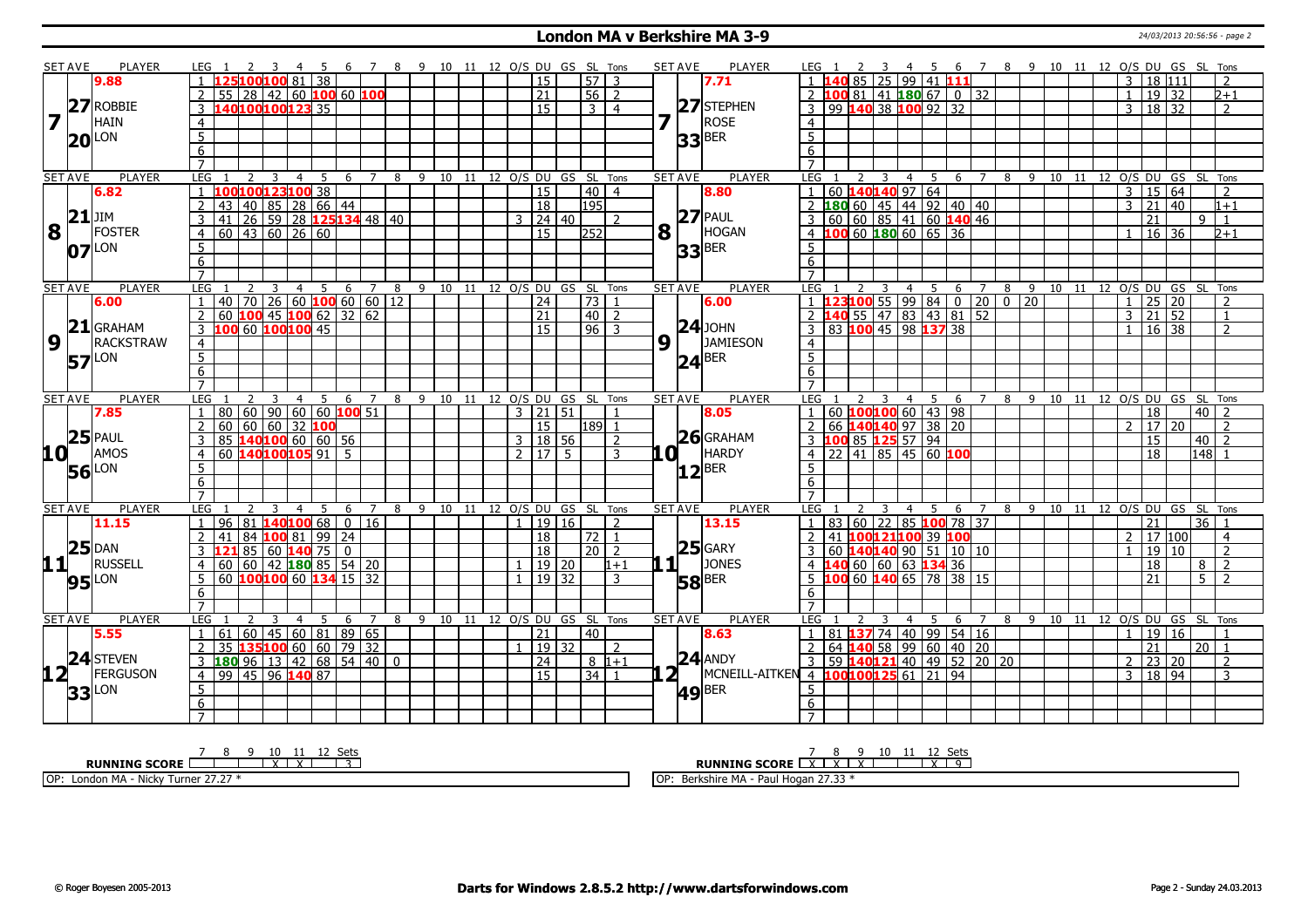### **London MA**

### **Berkshire MA**

| <b>PLAYER</b>          |    | lw/Llwonllost | <b>AVE</b> | TAVE   | <b>POINTS DARTS TONS TON+130</b> |     |      |  | <b>TONS</b> | <b>PLAYER</b>        |    | W/L WON LOST | <b>AVE</b> |       | TAVE POINTS DARTS TONS TON+ 180 |     |    |      | <b>TONS</b> |
|------------------------|----|---------------|------------|--------|----------------------------------|-----|------|--|-------------|----------------------|----|--------------|------------|-------|---------------------------------|-----|----|------|-------------|
| Lee Clifford           |    |               | 22.61      | 6.00   | 2171                             | 96  |      |  | $5 + 0$     | Joe Lacey            |    |              | 24.65      | 13.01 | 2391                            | 97  |    |      | $12 + 0$    |
| <b>Gene Hill</b>       |    |               | 23.82      | 7.15   | 1429                             | 60  |      |  | $6 + 0$     | <b>Paul Roe</b>      |    |              | 24.64      | 5.80  | 1503                            | 61  |    |      | $5 + 0$     |
| <b>Richard Angelo</b>  |    |               | 23.93      | 9.94   | 2202                             | 92  |      |  | $8 + 1$     | <b>Paul Snowsill</b> |    |              | 25.47      | 15.47 | 2445                            | 96  |    |      | $13 + 0$    |
| <b>Nicky Turner</b>    |    |               | 27.27      | 13.73  | 2400                             | 88  |      |  | $11+0$      | Lee Hussey           |    |              | 27.40      | 12.76 | 2384                            | 87  |    |      | $11+0$      |
| <b>Chris Stevens</b>   |    |               | 22.50      | 5.91   | 2115                             | 94  |      |  | $5 + 0$     | John Hall            |    |              | 25.32      | 8.47  | 2456                            | 97  |    |      | $7 + 1$     |
| <b>Tony Hamit</b>      |    |               | 23.70      | 12.46  | 22991                            | 97  |      |  | $10 + 1$    | <b>Kevin Morley</b>  |    |              | 24.07      | 12.60 | 2335                            | 97  |    |      | $11 + 1$    |
| <b>Robbie Hain</b>     |    |               | 27.20      | 9.88   | 1387                             | 51  |      |  | $9 + C$     | Stephen Rose         |    |              | 27.33      | 7.71  | 1503                            | 55  |    |      | $6 + 1$     |
| Jim Foster             |    |               | 21.07      | 6.82   | 1517                             | 72  |      |  | $6 + C$     | <b>Paul Hogan</b>    |    |              | 27.33      | 8.80  | 1995                            | 73  |    |      | $6 + 2$     |
| Graham Rackstraw       |    |               | 21.57      | 6.00   | 1294                             | 60  |      |  | $6 + 0$     | John Jamieson        |    |              | 24.24      | 6.00  | 1503                            | 62  |    |      | $5 + 0$     |
| <b>Paul Amos</b>       |    |               | 25.56      | 7.85   | 1815                             | 71  |      |  | $7 + 0$     | <b>Graham Hardy</b>  |    |              | 26.1       | 8.05  | 1776                            | 68  |    |      | $7 + 0$     |
| Dan Russell            |    |               | 25.95      | l 1.15 | 2413                             | 93  |      |  | 9+ì         | <b>Gary Jones</b>    |    |              | 25.58      | 13.15 | 2456                            | 96  |    |      | $11+0$      |
| <b>Steven Ferguson</b> |    |               | 24.33      | 5.55   | 1922                             | 79  |      |  | $4 + 1$     | Andy McNeill-Aitken  |    |              | 24.49      | 8.63  | 1984                            | 81  |    |      | $7 + 0$     |
| <b>TOTALS</b>          | 19 | 32            | 24.10      |        | 22964                            | 953 | 60 l |  | $86 + 4$    | <b>TOTALS</b>        | 32 |              | 25.50      |       | 24731                           | 970 | 70 | 26 I | $101 + 5$   |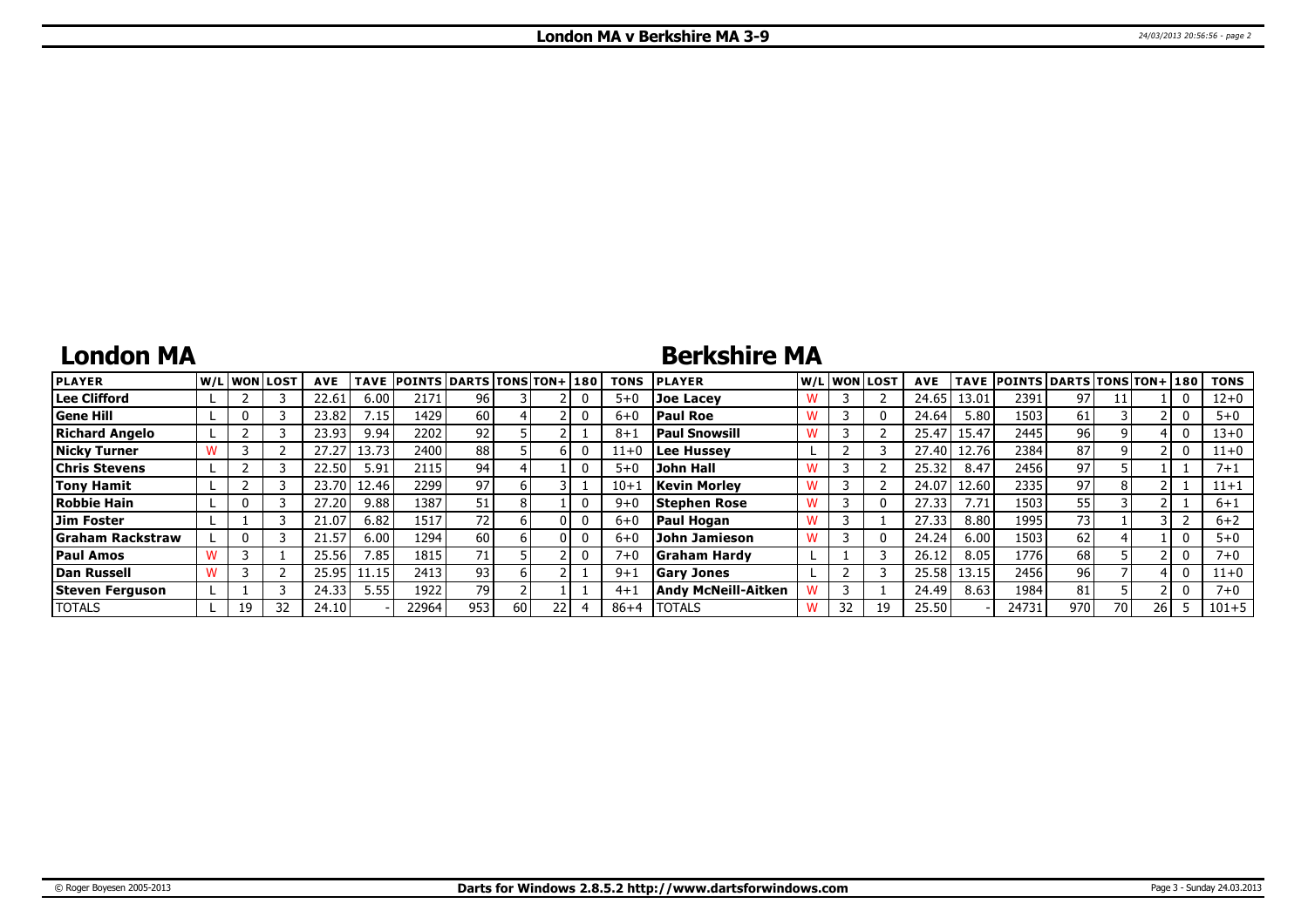### **London WA v Berkshire WA 5-1** 24/03/2013 20:56:01 - page 1

|                 | <b>SET AVE</b>        | <b>PLAYER</b>            | LEG 1               |              |                 |                |                                          |                |                | 7 <sup>7</sup> |                  |                                                                                                                                                                                                                                      |                                  |                |                |                     |                                    | 8 9 10 11 12 O/S DU GS SL Tons | <b>SET AVE</b> |                      | PLAYER                |                  |          |   |                | 4 5                                                                  |   |                 |            |   |                                                                                                                   |                |                 |                |                     | 6 7 8 9 10 11 12 O/S DU GS SL Tons                  |                 |                |
|-----------------|-----------------------|--------------------------|---------------------|--------------|-----------------|----------------|------------------------------------------|----------------|----------------|----------------|------------------|--------------------------------------------------------------------------------------------------------------------------------------------------------------------------------------------------------------------------------------|----------------------------------|----------------|----------------|---------------------|------------------------------------|--------------------------------|----------------|----------------------|-----------------------|------------------|----------|---|----------------|----------------------------------------------------------------------|---|-----------------|------------|---|-------------------------------------------------------------------------------------------------------------------|----------------|-----------------|----------------|---------------------|-----------------------------------------------------|-----------------|----------------|
|                 |                       | 5.60                     |                     |              | $\overline{59}$ |                |                                          |                |                |                | $57$ 97 84 50 32 |                                                                                                                                                                                                                                      |                                  |                |                | $2 \mid 23 \mid 32$ |                                    |                                |                |                      |                       |                  |          |   |                | 45 57 57 47 49 54                                                    |   |                 |            |   |                                                                                                                   |                |                 |                | 24                  |                                                     | 40              |                |
|                 |                       |                          | $\overline{2}$      | 81           |                 |                |                                          |                |                |                |                  | 1406014060001010010                                                                                                                                                                                                                  |                                  |                |                | $1 \ 25 \ 10$       |                                    | $\mathcal{L}$                  |                |                      |                       |                  |          |   |                | $97 \mid 57 \mid 83 \mid 45 \mid 59 \mid 7 \mid 83 \mid 50$          |   |                 |            |   |                                                                                                                   |                |                 |                | $\overline{24}$     |                                                     | 20 <sup>1</sup> |                |
|                 |                       | $20$ CASEY               |                     |              |                 |                |                                          |                |                |                |                  | $\overline{0}$                                                                                                                                                                                                                       |                                  |                |                | $\overline{27}$     | l 20 l                             | $\overline{1}$                 |                |                      | 18 JO                 |                  |          |   |                |                                                                      |   |                 |            |   |                                                                                                                   |                |                 | $\mathcal{P}$  | 29                  | 46                                                  |                 |                |
| 1 <sup>1</sup>  |                       | GALLAGHER                |                     |              |                 |                |                                          |                |                |                |                  |                                                                                                                                                                                                                                      |                                  |                |                | $3 \mid 24 \mid 63$ |                                    | $\overline{1}$                 |                |                      | SIBLEY                |                  |          |   |                | 3 85 47 17 29 29 76 80 50 42 46<br>4 95 95 57 60 15 31 57            |   |                 |            |   |                                                                                                                   |                |                 |                | 21                  |                                                     | 91              |                |
|                 |                       |                          |                     |              |                 |                |                                          |                |                |                |                  |                                                                                                                                                                                                                                      |                                  |                |                |                     |                                    |                                |                |                      |                       |                  |          |   |                |                                                                      |   |                 |            |   |                                                                                                                   |                |                 |                |                     |                                                     |                 |                |
|                 |                       | $04$ <sup>LON</sup>      | $5\overline{)}$     |              |                 |                |                                          |                |                |                |                  |                                                                                                                                                                                                                                      |                                  |                |                |                     |                                    |                                |                |                      | $91$ <sup>BER</sup>   | 5                |          |   |                |                                                                      |   |                 |            |   |                                                                                                                   |                |                 |                |                     |                                                     |                 |                |
|                 |                       |                          | 6                   |              |                 |                |                                          |                |                |                |                  |                                                                                                                                                                                                                                      |                                  |                |                |                     |                                    |                                |                |                      |                       | 6                |          |   |                |                                                                      |   |                 |            |   |                                                                                                                   |                |                 |                |                     |                                                     |                 |                |
|                 |                       |                          | $\overline{7}$      |              |                 |                |                                          |                |                |                |                  |                                                                                                                                                                                                                                      |                                  |                |                |                     |                                    |                                |                |                      |                       | $\overline{7}$   |          |   |                |                                                                      |   |                 |            |   |                                                                                                                   |                |                 |                |                     |                                                     |                 |                |
|                 | <b>SET AVE</b>        | PLAYER                   | <b>LEG</b>          |              | 2               | $\overline{3}$ | $\overline{4}$                           | 5              |                |                |                  |                                                                                                                                                                                                                                      |                                  |                |                |                     | 6 7 8 9 10 11 12 0/S DU GS SL Tons |                                | <b>SET AVE</b> |                      | PLAYER                | LEG <sub>1</sub> |          | 3 |                | 4 5                                                                  |   |                 |            |   |                                                                                                                   |                |                 |                |                     | 6 7 8 9 10 11 12 O/S DU GS SL Tons<br>$\mathcal{D}$ |                 |                |
|                 |                       | 4.35                     | $\overline{1}$      | 60           | $\overline{26}$ | $\boxed{3}$    |                                          |                |                |                |                  | 41 5 70 60 41 41 55 59 30                                                                                                                                                                                                            |                                  |                |                | 54                  | $\overline{2}$                     |                                |                |                      | 3.40                  | $\overline{1}$   |          |   |                |                                                                      |   |                 |            |   | 22 43 140 24 45 60 84 43 30 5 3<br>60 41 60 28 26 66<br>41 60 22 66 100 100 52<br>37 60 45 60 26 40 80 97 28 26 0 |                | $\overline{0}$  | $\mathbf{3}$   | $\overline{54}$     |                                                     |                 |                |
|                 |                       | $15$ HAYLEY              | $\overline{2}$      |              |                 |                |                                          |                |                |                |                  |                                                                                                                                                                                                                                      |                                  |                |                | 2   17   40         |                                    | $\mathcal{L}$                  |                |                      | $13$ <b>KATE</b>      |                  |          |   |                |                                                                      |   |                 |            |   |                                                                                                                   |                |                 |                | $\overline{18}$     |                                                     | 220             |                |
|                 |                       |                          | $\overline{3}$      |              |                 |                |                                          |                |                |                |                  |                                                                                                                                                                                                                                      |                                  |                |                | $2 \mid 23 \mid 20$ |                                    |                                |                |                      |                       | 3                |          |   |                |                                                                      |   |                 |            |   |                                                                                                                   |                |                 |                | $\overline{21}$     |                                                     | 60              | $\overline{2}$ |
| 2 <sup>T</sup>  |                       | PLUME                    |                     |              |                 |                |                                          |                |                |                |                  |                                                                                                                                                                                                                                      |                                  | $\overline{4}$ |                | $3 \mid 36 \mid 4$  |                                    |                                |                |                      | <b>DENTON</b>         |                  |          |   |                |                                                                      |   |                 |            |   |                                                                                                                   |                | $\mathbf{0}$    |                | $\overline{36}$     |                                                     | $\mathcal{P}$   |                |
|                 |                       | <b>40</b> <sup>LON</sup> | 5                   |              |                 |                |                                          |                |                |                |                  |                                                                                                                                                                                                                                      |                                  |                |                |                     |                                    |                                |                |                      | $35$ <sup>BER</sup>   | 5                |          |   |                |                                                                      |   |                 |            |   |                                                                                                                   |                |                 |                |                     |                                                     |                 |                |
|                 |                       |                          | $6\overline{6}$     |              |                 |                |                                          |                |                |                |                  |                                                                                                                                                                                                                                      |                                  |                |                |                     |                                    |                                |                |                      |                       | 6                |          |   |                |                                                                      |   |                 |            |   |                                                                                                                   |                |                 |                |                     |                                                     |                 |                |
|                 |                       |                          | $\overline{7}$      |              |                 |                |                                          |                |                |                |                  |                                                                                                                                                                                                                                      |                                  |                |                |                     |                                    |                                |                |                      |                       |                  |          |   |                |                                                                      |   |                 |            |   |                                                                                                                   |                |                 |                |                     |                                                     |                 |                |
|                 | <b>SET AVE</b>        | <b>PLAYER</b>            | LEG                 |              | 2               | $\overline{3}$ | $\overline{4}$                           | $\overline{5}$ | $6\overline{}$ | $\overline{7}$ |                  |                                                                                                                                                                                                                                      |                                  |                |                |                     | 8 9 10 11 12 O/S DU GS SL Tons     |                                | <b>SET AVE</b> |                      | <b>PLAYER</b>         | LEG              |          |   |                |                                                                      |   |                 |            |   |                                                                                                                   |                |                 |                |                     | 4 5 6 7 8 9 10 11 12 O/S DU GS SL Tons              |                 |                |
|                 |                       | 5.00                     | $\overline{1}$      | 60 81        |                 |                |                                          |                |                |                |                  | 81 40 66 30 42 41 85 36 15 1<br>52 100 41 45 60 68 40<br>28 85 100 31 100 23 17 32<br>26 100 100 85 26 22 32 30 0 0                                                                                                                  |                                  |                |                | $\overline{33}$     | $\overline{4}$                     |                                |                |                      | 1.40                  |                  | 81       |   |                |                                                                      |   |                 |            |   | $\vert$ 24   26   78   83   60   81   23   13   16   8                                                            |                | $\overline{8}$  | $\mathcal{L}$  | $\overline{35}$     | 8                                                   |                 |                |
|                 |                       |                          | 2                   | 95           |                 |                |                                          |                |                |                |                  |                                                                                                                                                                                                                                      |                                  |                |                | $2 \mid 23 \mid 40$ |                                    |                                |                |                      |                       | 2                |          |   |                |                                                                      |   |                 |            |   |                                                                                                                   |                |                 |                | $\overline{21}$     |                                                     | 48              |                |
|                 |                       | $16$ <b>KELLY</b>        | $\overline{3}$      | 85           |                 |                |                                          |                |                |                |                  |                                                                                                                                                                                                                                      |                                  |                |                | $2 \mid 26 \mid 32$ |                                    | $\overline{z}$                 |                |                      | $15$ AMY              | 3                |          |   |                |                                                                      |   |                 |            |   | 41 64 <b>140</b> 40 44 32 92<br>30 26 42 41 41 81 45 83 17<br>41 45 41 45 29 45 45 78 27 47 28 10                 |                |                 |                | $\overline{27}$     |                                                     | $\overline{95}$ |                |
| $\mathbf{3}$    |                       | <b>BOBBY</b>             | $\overline{4}$      | 70           |                 |                |                                          |                |                |                |                  |                                                                                                                                                                                                                                      |                                  | $\Omega$       | $\mathbf{1}$   | $140$ 10            |                                    | $\overline{2}$                 | 3              |                      | SMITH                 |                  |          |   |                |                                                                      |   |                 |            |   |                                                                                                                   |                |                 |                | $\overline{39}$     |                                                     | 5.              |                |
|                 | 39                    | LON                      | $\overline{5}$      |              |                 |                |                                          |                |                |                |                  |                                                                                                                                                                                                                                      |                                  |                |                |                     |                                    |                                |                |                      | $21$ <sup>BER</sup>   | $5\overline{5}$  |          |   |                |                                                                      |   |                 |            |   |                                                                                                                   |                |                 |                |                     |                                                     |                 |                |
|                 |                       |                          | 6                   |              |                 |                |                                          |                |                |                |                  |                                                                                                                                                                                                                                      |                                  |                |                |                     |                                    |                                |                |                      |                       | 6                |          |   |                |                                                                      |   |                 |            |   |                                                                                                                   |                |                 |                |                     |                                                     |                 |                |
|                 |                       |                          | $\overline{7}$      |              |                 |                |                                          |                |                |                |                  |                                                                                                                                                                                                                                      |                                  |                |                |                     |                                    |                                |                |                      |                       | $\overline{7}$   |          |   |                |                                                                      |   |                 |            |   |                                                                                                                   |                |                 |                |                     |                                                     |                 |                |
|                 | <b>SET AVE</b>        | <b>PLAYER</b>            | <b>LEG</b>          |              |                 | 3              | $\overline{4}$                           | 5              |                |                |                  |                                                                                                                                                                                                                                      |                                  |                |                |                     | 6 7 8 9 10 11 12 0/S DU GS SL Tons |                                | <b>SET AVE</b> |                      | <b>PLAYER</b>         | LEG <sub>1</sub> |          |   |                |                                                                      |   |                 |            |   |                                                                                                                   |                |                 |                |                     | 4 5 6 7 8 9 10 11 12 O/S DU GS SL Tons              |                 |                |
|                 |                       | 4.25                     | $\overline{1}$      |              |                 |                |                                          |                |                |                |                  |                                                                                                                                                                                                                                      |                                  |                |                |                     |                                    | $\mathbf{1}$                   |                |                      | 1.00 <sub>1</sub>     | l 1.             |          |   |                | 26 41 26 30 47 13 60 70                                              |   |                 |            |   |                                                                                                                   |                |                 |                | 24                  |                                                     | 188             |                |
|                 |                       |                          | $\overline{2}$      |              |                 |                |                                          |                |                |                |                  |                                                                                                                                                                                                                                      |                                  |                |                |                     |                                    | 3                              |                |                      |                       |                  |          |   |                | 36 60 100 41 26 41 41                                                |   |                 |            |   |                                                                                                                   |                |                 |                | 21                  |                                                     | 156             |                |
|                 |                       | 17 KERRY                 | $\overline{3}$      |              |                 |                |                                          |                |                |                |                  |                                                                                                                                                                                                                                      |                                  |                |                |                     |                                    |                                |                |                      | 13 CAROLE             |                  |          |   |                |                                                                      |   |                 |            |   | 28 28 45 45 24 33 55 30 79 27 47 20                                                                               |                |                 |                | 36                  |                                                     | 40              |                |
| 4 1             |                       | <b>SIMMONS</b>           | $\overline{4}$      |              |                 |                |                                          |                |                |                |                  |                                                                                                                                                                                                                                      |                                  |                |                |                     |                                    |                                | 4 <sup>1</sup> |                      | <b>HOLROYD</b>        | $\overline{4}$   |          |   |                |                                                                      |   |                 |            |   |                                                                                                                   |                |                 |                |                     |                                                     |                 |                |
|                 |                       | 89 LON                   | $\overline{5}$      |              |                 |                |                                          |                |                |                |                  |                                                                                                                                                                                                                                      |                                  |                |                |                     |                                    |                                |                |                      | $81$ <sup>BER</sup>   | $\overline{5}$   |          |   |                |                                                                      |   |                 |            |   |                                                                                                                   |                |                 |                |                     |                                                     |                 |                |
|                 |                       |                          | 6                   |              |                 |                |                                          |                |                |                |                  |                                                                                                                                                                                                                                      |                                  |                |                |                     |                                    |                                |                |                      |                       | 6                |          |   |                |                                                                      |   |                 |            |   |                                                                                                                   |                |                 |                |                     |                                                     |                 |                |
|                 |                       |                          | $\overline{7}$      |              |                 |                |                                          |                |                |                |                  |                                                                                                                                                                                                                                      |                                  |                |                |                     |                                    |                                |                |                      |                       | $\overline{7}$   |          |   |                |                                                                      |   |                 |            |   |                                                                                                                   |                |                 |                |                     |                                                     |                 |                |
|                 | <b>SET AVE</b>        | <b>PLAYER</b>            | <b>LEG</b>          |              | $\overline{2}$  |                | $\overline{4}$                           | 5              | 6              | $\overline{7}$ | 8                | 9                                                                                                                                                                                                                                    | 10 11                            |                |                |                     | 12 O/S DU GS SL Tons               |                                | <b>SET AVE</b> |                      | <b>PLAYER</b>         | <b>LEG</b>       |          |   | 4              | 5                                                                    | 6 | $7\overline{ }$ | 8          | 9 |                                                                                                                   | 10 11          |                 |                |                     | 12 O/S DU GS SL                                     |                 | Tons           |
|                 |                       | 3.25                     | 1                   |              |                 |                |                                          |                |                |                |                  | <u>  85   76   40   45   62   49   60   33   51   76   40   45   62   49   60   33   51   76   90   16   0   0   16   0   0   16   0   0   16   0   0   16   0   0   16   0   0   16   0   0   16   0   0   16   0   0   0   0  </u> |                                  |                |                | 2   26   51         |                                    |                                |                |                      | 1.20                  | $\overline{1}$   |          |   |                |                                                                      |   |                 |            |   | 40 60 60 26 60 28 <b>120</b> 67 30<br>21 43 60 41 11 45 35 45 15 45 37                                            |                |                 |                | 27                  |                                                     | 10 <sup>1</sup> |                |
|                 |                       |                          | 2                   |              |                 |                |                                          |                |                |                |                  |                                                                                                                                                                                                                                      | $\overline{0}$                   | 4              |                | $3 \mid 36 \mid 4$  |                                    | $\overline{2}$                 |                |                      |                       | <sup>2</sup>     |          |   |                |                                                                      |   |                 |            |   |                                                                                                                   |                |                 |                | $\overline{33}$     |                                                     | 103             |                |
|                 |                       | $15$ LEANNE              | $\overline{3}$      | $100$ 41 60  |                 |                |                                          |                |                |                |                  | 45 60 26 41 25 53 30                                                                                                                                                                                                                 |                                  | $0$   20       |                | 34   20             |                                    |                                |                |                      | $14$ DEBBIE           | 3                |          |   |                | $\overline{45}$ 60 $\overline{45}$ 26 $\overline{45}$ 45 60 75 26 62 |   |                 |            |   |                                                                                                                   | $\mathbf{0}$   | 6               |                | $\overline{36}$     |                                                     | 6               |                |
|                 | $5\vert$ <sup>T</sup> | <b>TOPPER</b>            | $\overline{4}$      |              |                 |                |                                          |                |                |                |                  |                                                                                                                                                                                                                                      |                                  |                |                |                     |                                    |                                |                | ${\bf 5}$ $\bar{\ }$ | <b>CONNORS</b>        | $\overline{4}$   |          |   |                |                                                                      |   |                 |            |   |                                                                                                                   |                |                 |                |                     |                                                     |                 |                |
|                 |                       | LON                      | $5\overline{)}$     |              |                 |                |                                          |                |                |                |                  |                                                                                                                                                                                                                                      |                                  |                |                |                     |                                    |                                |                |                      | $ 42 $ <sup>BER</sup> | $\overline{5}$   |          |   |                |                                                                      |   |                 |            |   |                                                                                                                   |                |                 |                |                     |                                                     |                 |                |
|                 | 66                    |                          | 6                   |              |                 |                |                                          |                |                |                |                  |                                                                                                                                                                                                                                      |                                  |                |                |                     |                                    |                                |                |                      |                       | 6                |          |   |                |                                                                      |   |                 |            |   |                                                                                                                   |                |                 |                |                     |                                                     |                 |                |
|                 |                       |                          | $\overline{7}$      |              |                 |                |                                          |                |                |                |                  |                                                                                                                                                                                                                                      |                                  |                |                |                     |                                    |                                |                |                      |                       | $\overline{7}$   |          |   |                |                                                                      |   |                 |            |   |                                                                                                                   |                |                 |                |                     |                                                     |                 |                |
|                 | <b>SET AVE</b>        | PLAYER                   | <b>LEG</b>          |              |                 |                | $\overline{4}$                           | 5              | 6              | $\overline{7}$ | 8                |                                                                                                                                                                                                                                      |                                  |                |                |                     | 9 10 11 12 O/S DU GS SL Tons       |                                | <b>SET AVE</b> |                      | <b>PLAYER</b>         | LEG <sub>1</sub> |          |   | $\overline{4}$ | - 5                                                                  | 6 | $\overline{7}$  | 8          |   | 9 10 11                                                                                                           |                |                 |                |                     | 12 O/S DU GS SL Tons                                |                 |                |
|                 |                       | 4.40                     | $\mathbf{1}$        | 60   60   27 |                 |                |                                          |                |                |                |                  | 45 41 60 29 27 41 55 42 10                                                                                                                                                                                                           |                                  |                | $\overline{2}$ | 44 4                |                                    |                                |                |                      | 4.00                  |                  | $1\,100$ |   |                | 45 30 45 85 55 40 46 50 0                                            |   |                 |            |   |                                                                                                                   | $\mathbf 0$    | $\Omega$        |                | 42                  |                                                     | 5 <sup>1</sup>  | $\overline{1}$ |
|                 |                       |                          | 2                   | l 41         | 41              |                | 41   <mark>100</mark> 60   60   100   18 |                |                |                |                  |                                                                                                                                                                                                                                      |                                  |                |                | 24                  | 40   2                             |                                |                |                      |                       |                  | 45       |   |                | 100 45 30 85 45 42 73 36                                             |   |                 |            |   |                                                                                                                   |                |                 |                | $2 \mid 26 \mid 36$ |                                                     |                 | $\overline{1}$ |
|                 |                       | $13$ SUSAN               | $\overline{3}$      | 60   41      |                 |                | 60   45   40   22   21                   |                |                |                |                  | 13 <b>140</b> 21 19 11                                                                                                                                                                                                               |                                  |                |                | $\overline{39}$     | $\overline{8}$                     |                                |                |                      | $13$ DEBBIE           |                  |          |   |                | 85   13   45   55   45   45   26 <mark>100</mark> 71   12            |   |                 |            |   |                                                                                                                   | $\mathbf{0}$   | $\overline{2}$  | $\overline{2}$ | $\overline{38}$     | $\overline{2}$                                      |                 |                |
| $6\overline{1}$ |                       | <b>HOLT</b>              | $\overline{4}$      |              |                 |                | 45 100 25 60 13 60 40                    |                |                |                |                  | 32   46   40   20   16                                                                                                                                                                                                               |                                  |                | 3              | $\vert 42 \vert 4$  |                                    |                                | 6              |                      | SHADWELL              | $\overline{4}$   | 60       |   |                | $35 \ 30 \ 78 \ 60 \ 81$                                             |   |                 | $26$ 57 34 |   | $\mathbf 0$                                                                                                       | $\mathbf 0$    | $\overline{20}$ |                | 42                  |                                                     | 14              |                |
|                 |                       |                          | 5                   |              |                 |                |                                          |                |                |                |                  |                                                                                                                                                                                                                                      | 41 45 41 60 85 60 41 24 13 51 24 |                |                | $\overline{33}$     | 16                                 |                                |                |                      |                       | 5                |          |   |                |                                                                      |   |                 |            |   | 60 45 100 45 22 60 60 53 40 12                                                                                    | $\overline{4}$ |                 |                | 31                  | $\overline{4}$                                      |                 |                |
|                 |                       |                          |                     |              |                 |                |                                          |                |                |                |                  |                                                                                                                                                                                                                                      |                                  |                |                |                     |                                    |                                |                |                      |                       |                  |          |   |                |                                                                      |   |                 |            |   |                                                                                                                   |                |                 |                |                     |                                                     |                 |                |
|                 | $41^{\text{LON}}$     |                          |                     |              |                 |                |                                          |                |                |                |                  |                                                                                                                                                                                                                                      |                                  |                |                |                     |                                    |                                |                |                      | 89 <sup>BER</sup>     |                  |          |   |                |                                                                      |   |                 |            |   |                                                                                                                   |                |                 |                |                     |                                                     |                 |                |
|                 |                       |                          | 6<br>$\overline{7}$ |              |                 |                |                                          |                |                |                |                  |                                                                                                                                                                                                                                      |                                  |                |                |                     |                                    |                                |                |                      |                       | 6                |          |   |                |                                                                      |   |                 |            |   |                                                                                                                   |                |                 |                |                     |                                                     |                 |                |

| - Set.<br><b>RUNNING SCORE</b><br>$\ddot{\phantom{1}}$                | Set:<br>i SCORE<br><b>RUNNING</b><br>$\ddot{\phantom{1}}$ |
|-----------------------------------------------------------------------|-----------------------------------------------------------|
| $20.04*$<br>OP:<br>Gallaghe<br><b>Pacav</b><br>Londor<br>i WA<br>caso | 13.89<br>Berkshire WA<br>Shadwell<br>- Debbie             |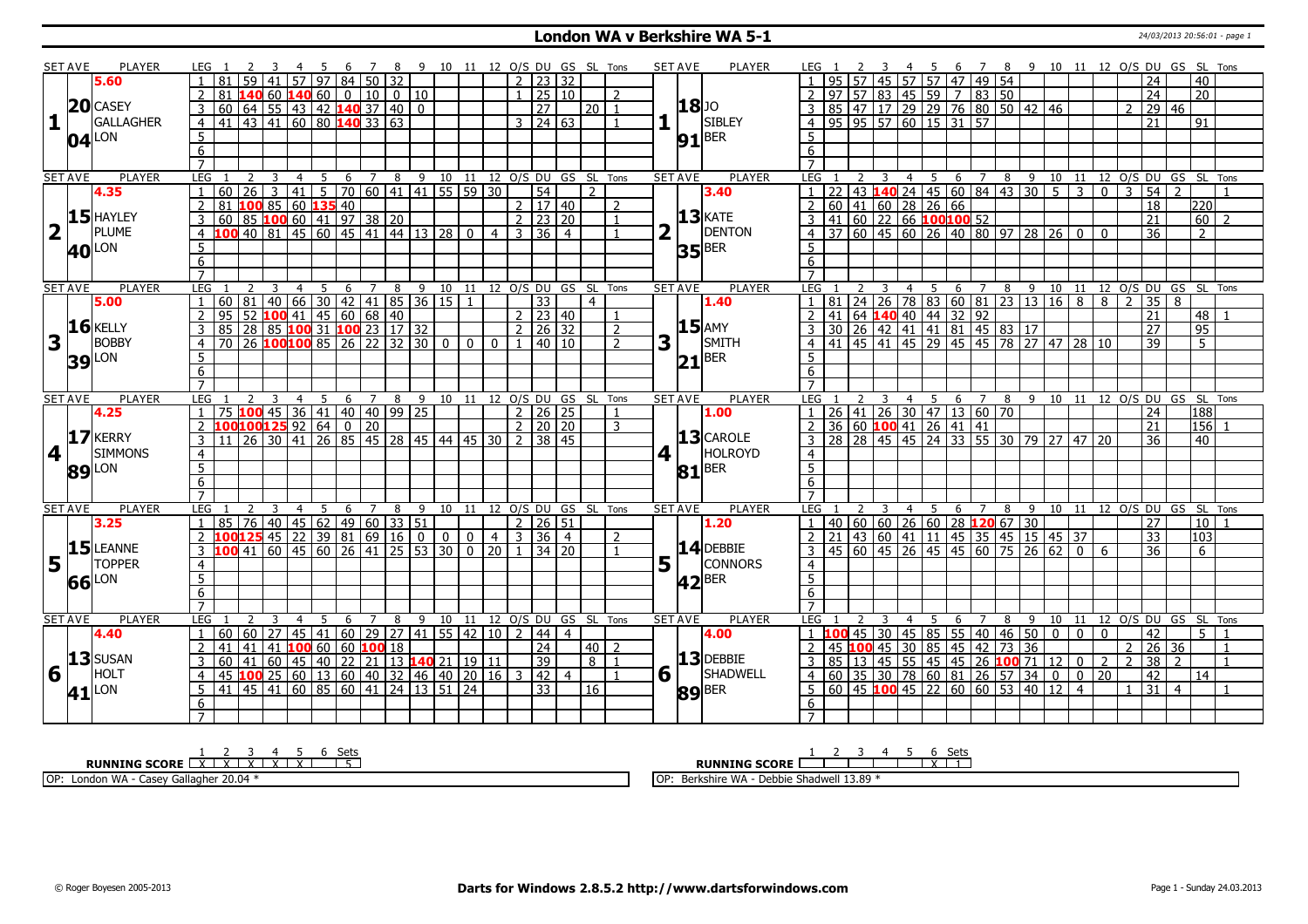## **London WA**

### **Berkshire WA**

| <b>PLAYER</b>          |  | W/Liwonilost | <b>AVE</b> |        | <b>TAVE POINTS DARTS TONS TON+ 180</b> |     |  |         | <b>TONS PLAYER</b>    |   | W/Liwonilost/ | <b>AVE</b> |                   | TAVE  POINTS   DARTS   TONS   TON+   180 |     |  | TONS     |
|------------------------|--|--------------|------------|--------|----------------------------------------|-----|--|---------|-----------------------|---|---------------|------------|-------------------|------------------------------------------|-----|--|----------|
| <b>Casey Gallagher</b> |  |              | 20.04      | 5.60   | 1984                                   | 99. |  | $4 + 0$ | Jo Siblev             |   |               | 18.91      | 0.00              | 1853                                     | 98  |  | $0+0$    |
| <b>Hayley Plume</b>    |  |              | .5.40      | 4.35   | 2002                                   | 130 |  | 4+0     | <b>Kate Denton</b>    |   |               | 13.35      | 3.40              | 1722                                     | 129 |  | $3 + 0$  |
| <b>Kelly Bobby</b>     |  |              | 16.39      | ,00    | 2000                                   | 122 |  | $5+0$   | Amv Smith             |   |               | 15.21      | 1.40              | 1856                                     | 122 |  | 1+0      |
| <b>Kerry Simmons</b>   |  |              | 7.89       | 4.25   | 1503                                   | 84  |  | $4 + 0$ | <b>Carole Holrovd</b> |   |               | 13.81      | 1.00              | 1119                                     | 81  |  | $1+0$    |
| Leanne Topper          |  |              | ا 5.661    | 3.25   | 1503                                   |     |  | $3+0$   | Debbie Connors        | 0 |               | 14.42      | 4.20 <sup>1</sup> | 1384                                     | 96  |  | $1+0$    |
| <b>Susan Holt</b>      |  |              | 13.41      | $+40'$ | 2441                                   | 182 |  | 4+0     | Debbie Shadwell       |   |               | 13.89      | 4.00              | 2486                                     | 179 |  | $4 + 0$  |
| <b>TOTALS</b>          |  |              | 16.04'     |        | 11433'                                 | 713 |  | $24+0$  | 'TOTALS               |   |               | 14.78      |                   | 10420                                    | 705 |  | $10 + 0$ |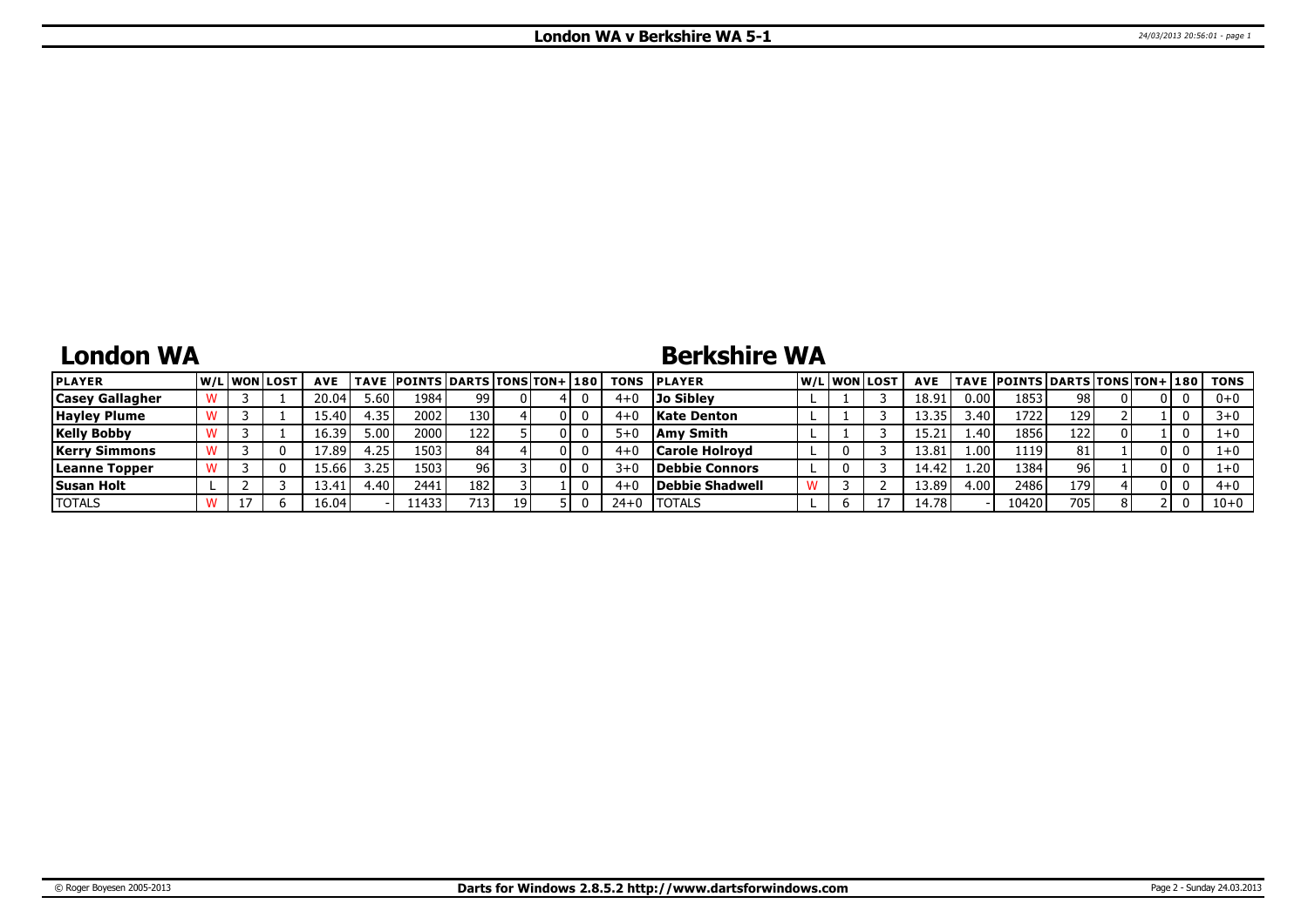#### **London MB v Berkshire MB 6-6** 24/03/2013 20:55:15 - page 1

|                | SET AVE         | PLAYER                  |                     | LEG 1           |                         |                                                  |      |       | <sup>7</sup>   |                | 8 9 10 11 12 O/S DU GS SL Tons   |    |         |           |                                |            |                  |                         |             | <b>PLAYER</b><br><b>SET AVE</b> |                     |                                              |                |                         |                | 45                           |                      |                |                          |   |         |  |                |                                |              | 6 7 8 9 10 11 12 O/S DU GS SL Tons     |  |
|----------------|-----------------|-------------------------|---------------------|-----------------|-------------------------|--------------------------------------------------|------|-------|----------------|----------------|----------------------------------|----|---------|-----------|--------------------------------|------------|------------------|-------------------------|-------------|---------------------------------|---------------------|----------------------------------------------|----------------|-------------------------|----------------|------------------------------|----------------------|----------------|--------------------------|---|---------|--|----------------|--------------------------------|--------------|----------------------------------------|--|
|                |                 | 4.85                    |                     | 41              | $\overline{78}$<br>l 81 |                                                  |      |       | 100 95 86 20   |                |                                  |    |         |           | 19 20                          |            |                  |                         |             | 6.17                            |                     |                                              |                |                         |                |                              | 96 57 41 60 37 140   |                |                          |   |         |  |                | 21                             |              | $\overline{30}$                        |  |
|                |                 |                         | 2                   |                 |                         | $60 \ 81 \ 81 \ 59 \ 60 \ 140 \ 20$              |      |       |                |                |                                  |    |         |           | $2 \mid 20 \mid 20$            |            |                  |                         |             |                                 | <sup>2</sup>        | 75 58 39 140 60 89                           |                |                         |                |                              |                      |                |                          |   |         |  |                | 18                             |              | $40$   1                               |  |
|                |                 | $23$ STEPHEN            | $\overline{3}$      |                 |                         | 64 22 43 17 140 85 105                           |      |       |                |                |                                  |    |         |           | $\overline{21}$                |            | 25   2           |                         |             | $23$ RICHARD                    | 3                   | 23 85 100 45 41 137 60 10                    |                |                         |                |                              |                      |                |                          |   |         |  |                | $\overline{22}$                | 10           | $\overline{2}$                         |  |
| $\mathbf{1}$   |                 | <b>MCHALE</b>           | $\overline{4}$      |                 |                         | 39 83 93 41 85 60 40 60                          |      |       |                |                |                                  |    |         |           | $2 \mid 23 \mid 60$            |            |                  |                         |             | STRIDE                          |                     | 4 100 60 60 40 60 60 97                      |                |                         |                |                              |                      |                |                          |   |         |  |                | 21                             |              | $24$ 1                                 |  |
|                |                 | _ON                     | $5\overline{)}$     |                 |                         |                                                  |      |       |                |                |                                  |    |         |           |                                |            |                  |                         |             |                                 | 5                   |                                              |                |                         |                |                              |                      |                |                          |   |         |  |                |                                |              |                                        |  |
|                | 84              |                         | 6                   |                 |                         |                                                  |      |       |                |                |                                  |    |         |           |                                |            |                  |                         |             | $ 29 $ BER                      | 6                   |                                              |                |                         |                |                              |                      |                |                          |   |         |  |                |                                |              |                                        |  |
|                |                 |                         | $\overline{7}$      |                 |                         |                                                  |      |       |                |                |                                  |    |         |           |                                |            |                  |                         |             |                                 |                     |                                              |                |                         |                |                              |                      |                |                          |   |         |  |                |                                |              |                                        |  |
|                | <b>SET AVE</b>  | <b>PLAYER</b>           | LEG                 |                 | <sup>2</sup>            | $\overline{\mathbf{3}}$<br>$\overline{4}$        | $-5$ | 6     |                |                | 7 8 9 10 11 12 O/S DU GS SL Tons |    |         |           |                                |            |                  |                         |             | <b>PLAYER</b><br><b>SET AVE</b> | LEG 1               |                                              | $\overline{2}$ | $\overline{\mathbf{3}}$ |                |                              |                      |                |                          |   |         |  |                |                                |              | 4 5 6 7 8 9 10 11 12 O/S DU GS SL Tons |  |
|                |                 | 8.38                    | $\overline{1}$      |                 |                         | 59 121100 60 137 24                              |      |       |                |                |                                  |    |         |           | $\frac{1}{2}$ 17 24            |            |                  | 3                       |             | 9.60                            | $\overline{1}$      | $60$ 100 26 60 40                            |                |                         |                |                              |                      |                |                          |   |         |  |                | 15                             |              | $215$ 1                                |  |
|                |                 |                         | $\overline{2}$      |                 |                         | 60 100 60 41 140                                 |      |       |                |                |                                  |    |         |           | 15                             |            | l100l            | $\overline{2}$          |             |                                 |                     | LOO <mark>100</mark> 45   83 <b>140</b> 33   |                |                         |                |                              |                      |                |                          |   |         |  | 2              | l 17 l                         | 33           | 3                                      |  |
|                | $\overline{24}$ |                         | $\overline{3}$      |                 |                         | 58 100 140 81 79 25 10                           |      |       |                |                |                                  |    |         |           | 21                             |            | 8                | $\overline{z}$          |             | $25$ LEE                        |                     |                                              |                |                         |                |                              | 00 140 45 140 58 9 9 |                |                          |   |         |  | $\overline{2}$ | $\overline{20}$                | 9            | 3                                      |  |
|                |                 | JASON<br>WILES          | $\overline{4}$      |                 |                         | 43 60 41 60 41                                   |      |       |                |                |                                  |    |         |           | $\overline{15}$                |            | $\overline{256}$ |                         |             | DRINKWATER                      |                     | 4 85 85 28 85 140 78                         |                |                         |                |                              |                      |                |                          |   |         |  | 3              | 18 78                          |              | $\overline{1}$                         |  |
|                |                 |                         |                     |                 |                         |                                                  |      |       |                |                |                                  |    |         |           |                                |            |                  |                         |             |                                 | $5^{\circ}$         |                                              |                |                         |                |                              |                      |                |                          |   |         |  |                |                                |              |                                        |  |
|                | 12              | LON                     | $5\overline{)}$     |                 |                         |                                                  |      |       |                |                |                                  |    |         |           |                                |            |                  |                         |             | $56$ <sup>BER</sup>             |                     |                                              |                |                         |                |                              |                      |                |                          |   |         |  |                |                                |              |                                        |  |
|                |                 |                         | 6<br>$\overline{7}$ |                 |                         |                                                  |      |       |                |                |                                  |    |         |           |                                |            |                  |                         |             |                                 | 6<br>$\overline{7}$ |                                              |                |                         |                |                              |                      |                |                          |   |         |  |                |                                |              |                                        |  |
|                |                 |                         |                     |                 |                         |                                                  |      |       |                |                |                                  |    |         |           |                                |            |                  |                         |             |                                 |                     |                                              |                |                         |                |                              |                      |                |                          |   |         |  |                |                                |              |                                        |  |
|                | <b>SET AVE</b>  | <b>PLAYER</b>           | <b>LEG</b>          |                 |                         | $\overline{4}$                                   | -5   | -6    | $7^{\circ}$    | 8              | 9                                | 10 | 11      |           | 12 O/S DU GS SL Tons           |            | $10$   2         |                         |             | <b>SET AVE</b><br><b>PLAYER</b> | LEG                 | 40 100100 85 125 41 10                       |                | 3                       |                | 4 5                          | - 6                  | $\overline{7}$ | 8                        |   | 9 10 11 |  |                | 12 O/S DU GS SL<br>$3 \mid 21$ |              | Tons                                   |  |
|                |                 | 8.00                    | $\overline{1}$      | 41              |                         | 55 140 140 81<br>60 85 140 89 86                 |      | 25 50 |                |                |                                  |    |         |           | 18                             |            |                  |                         |             | 10.78                           |                     |                                              |                |                         |                |                              |                      |                |                          |   |         |  |                |                                | 10           | 3                                      |  |
|                |                 | $26$ ROB                | $\overline{2}$      |                 |                         |                                                  |      |       |                |                |                                  |    |         |           | 3   18   86                    |            |                  | $\mathbf{1}$            |             | $24$ STEVE                      | $\overline{2}$      | 80 45 30 100 58                              |                |                         |                |                              |                      |                |                          |   |         |  |                | 15                             |              | $188$ 1                                |  |
|                |                 |                         | 3                   |                 |                         | 26 140 60 45 70 100                              |      |       |                |                |                                  |    |         |           | 18                             |            | $60$   2         |                         |             |                                 |                     | 3 140 30 55 100 60 92 24                     |                |                         |                |                              |                      |                |                          |   |         |  | $\mathcal{L}$  | $\overline{20}$                | $ 24\rangle$ | $\overline{2}$                         |  |
| 3              |                 | <b>EDWARDS</b>          | $\overline{4}$      |                 |                         | 95 45 81 140 42 58                               |      |       |                |                |                                  |    |         |           | $\overline{18}$                |            | $\sqrt{40}$      | $\overline{\mathbf{1}}$ | 3           | <b>SHADWELL</b>                 | $\overline{4}$      | 30 100180 34 133 24                          |                |                         |                |                              |                      |                |                          |   |         |  | $\mathbf{3}$   | $18 \mid 24$                   |              | $\overline{B+1}$                       |  |
|                |                 | $31$ <sup>LON</sup>     | 5                   |                 |                         |                                                  |      |       |                |                |                                  |    |         |           |                                |            |                  |                         |             | $54$ <sup>BER</sup>             | 5                   |                                              |                |                         |                |                              |                      |                |                          |   |         |  |                |                                |              |                                        |  |
|                |                 |                         | 6                   |                 |                         |                                                  |      |       |                |                |                                  |    |         |           |                                |            |                  |                         |             |                                 | 6                   |                                              |                |                         |                |                              |                      |                |                          |   |         |  |                |                                |              |                                        |  |
|                |                 |                         | $\overline{7}$      |                 |                         |                                                  |      |       |                |                |                                  |    |         |           |                                |            |                  |                         |             |                                 | $\overline{7}$      |                                              |                |                         |                |                              |                      |                |                          |   |         |  |                |                                |              |                                        |  |
| <b>SET AVE</b> |                 | <b>PLAYER</b>           | <b>LEG</b>          |                 |                         | 3<br>$\overline{4}$                              | - 5  | -6    |                | 8              | 9                                | 10 | - 11    | 12 O/S DU | $\overline{16}$ $\overline{4}$ | GS SL Tons |                  |                         |             | <b>SET AVE</b><br><b>PLAYER</b> | LEG                 |                                              |                |                         | $\overline{4}$ | - 5                          | 6                    |                | 8                        | 9 | 10 11   |  |                | 12 O/S DU GS SL                |              | Tons                                   |  |
|                |                 | 11.82                   | $\overline{1}$      |                 |                         | $125123$ 40 29 180 4                             |      |       |                |                |                                  |    |         |           |                                |            |                  | $3 + 1$                 |             | 3.75                            |                     |                                              |                |                         |                | $45 \mid 30 \mid 60 \mid 60$ |                      |                |                          |   |         |  |                | 15                             |              | 166 l                                  |  |
|                |                 |                         |                     |                 |                         |                                                  |      |       |                |                |                                  |    |         |           |                                |            |                  |                         |             |                                 |                     |                                              |                |                         |                |                              |                      |                |                          |   |         |  |                |                                |              |                                        |  |
|                |                 |                         | 2                   | 140134140 87    |                         |                                                  |      |       |                |                |                                  |    |         |           | 2   11   87                    |            |                  | 3                       |             |                                 | 2100                |                                              |                |                         | $60 \ 60 \ 45$ |                              |                      |                |                          |   |         |  |                | 12                             |              | 236                                    |  |
|                | <b>34</b> JIM   |                         | 3                   |                 |                         | 140100 81 40 100 40                              |      |       |                |                |                                  |    |         |           | $2 \mid 17 \mid 40$            |            |                  | $\mathcal{R}$           |             | $22$ JONATHON                   |                     | $3 \mid 22 \mid 60 \mid 135 \mid 45 \mid 97$ |                |                         |                |                              |                      |                |                          |   |         |  |                | 15                             |              | 142 1                                  |  |
| 4 <sup>1</sup> |                 | FOSTER                  | $\overline{4}$      |                 |                         |                                                  |      |       |                |                |                                  |    |         |           |                                |            |                  |                         | 4 1         | <b>WATSON</b>                   | $\overline{4}$      |                                              |                |                         |                |                              |                      |                |                          |   |         |  |                |                                |              |                                        |  |
|                |                 | _ON                     | $\overline{5}$      |                 |                         |                                                  |      |       |                |                |                                  |    |         |           |                                |            |                  |                         |             |                                 | $\overline{5}$      |                                              |                |                         |                |                              |                      |                |                          |   |         |  |                |                                |              |                                        |  |
|                | <b>16</b>       |                         | 6                   |                 |                         |                                                  |      |       |                |                |                                  |    |         |           |                                |            |                  |                         |             | $83$ BER                        | 6                   |                                              |                |                         |                |                              |                      |                |                          |   |         |  |                |                                |              |                                        |  |
|                |                 |                         | $\overline{7}$      |                 |                         |                                                  |      |       |                |                |                                  |    |         |           |                                |            |                  |                         |             |                                 | $\overline{7}$      |                                              |                |                         |                |                              |                      |                |                          |   |         |  |                |                                |              |                                        |  |
|                | <b>SET AVE</b>  | <b>PLAYER</b>           | <b>LEG</b>          |                 | 2                       | $\overline{3}$<br>$\overline{4}$                 | 5    | 6     | $\overline{7}$ | 8              | 9 10 11 12 0/S DU GS SL Tons     |    |         |           |                                |            |                  |                         |             | <b>PLAYER</b><br><b>SET AVE</b> | <b>LEG</b>          |                                              |                | 3                       | $\overline{4}$ | $-5$                         | 6                    | $\overline{7}$ | $\overline{\phantom{a}}$ |   |         |  |                |                                |              | 9 10 11 12 0/S DU GS SL Tons           |  |
|                |                 | 9.40                    | $\mathbf{1}$        | $ 83\rangle$    |                         | 40 <b>180</b> 60 41 57 25                        |      |       |                |                |                                  |    |         |           | 21                             |            | $15 1+1$         |                         |             | 8.71                            | $\overline{1}$      | 70 41 140 60 60 58 32 40                     |                |                         |                |                              |                      |                |                          |   |         |  | $\mathbf{1}$   | $\overline{22}$                | $ 40\rangle$ | $\overline{1}$                         |  |
|                |                 |                         | <sup>2</sup>        | 26              |                         | 45 <mark>100</mark> 140 <mark>100</mark> 50   40 |      |       |                |                |                                  |    |         |           | 2   20   40                    |            |                  | 3                       |             |                                 | $\overline{2}$      | 60 $10012085$ 96 10                          |                |                         |                |                              |                      |                |                          |   |         |  |                | 18                             |              | 30 <sup>1</sup><br>$\overline{2}$      |  |
|                |                 |                         | $\overline{3}$      |                 |                         | 60   81   140   60   81                          |      |       |                |                |                                  |    |         |           | 15                             |            | 79               |                         |             | $25$ JOHN                       | 3                   | 80 95 60 99 131 36                           |                |                         |                |                              |                      |                |                          |   |         |  | $2^{\circ}$    | 17                             | 36           | $\overline{1}$                         |  |
|                |                 | WOODSIDE                | $\overline{4}$      |                 |                         | 40 26 140 50 26 140 59                           |      |       |                |                |                                  |    |         |           | 21                             |            | l 20 l           | $\overline{z}$          | 5           | GRAY                            |                     |                                              |                |                         |                | 40 100140 41                 |                      | $30 \mid 10$   |                          |   |         |  | 3              | l 21 l                         | 10           | 3                                      |  |
|                |                 | $5$ <sup>24</sup> STEVE | 5                   |                 |                         |                                                  |      |       |                |                |                                  |    |         |           |                                |            |                  |                         |             |                                 | 5                   |                                              |                |                         |                |                              |                      |                |                          |   |         |  |                |                                |              |                                        |  |
|                |                 | <b>55</b> LON           | 6                   |                 |                         |                                                  |      |       |                |                |                                  |    |         |           |                                |            |                  |                         |             | $31$ <sup>BER</sup>             | 6                   |                                              |                |                         |                |                              |                      |                |                          |   |         |  |                |                                |              |                                        |  |
|                |                 |                         | $\overline{7}$      |                 |                         |                                                  |      |       |                |                |                                  |    |         |           |                                |            |                  |                         |             |                                 | $\overline{7}$      |                                              |                |                         |                |                              |                      |                |                          |   |         |  |                |                                |              |                                        |  |
|                | <b>SET AVE</b>  | PLAYER                  | <b>LEG</b>          |                 | $\mathcal{L}$           | 3<br>4                                           | -5.  | 6     | 7              | 8              |                                  |    | 9 10 11 |           | 12 O/S DU GS SL Tons           |            |                  |                         |             | <b>SET AVE</b><br><b>PLAYER</b> | LEG                 |                                              |                | 3                       | 4              | 5                            | - 6                  | $\overline{7}$ | 8                        |   | 9 10 11 |  |                |                                |              | 12 O/S DU GS SL Tons                   |  |
|                |                 | 11.36                   | $\overline{1}$      | 55              |                         | 85 100100136 25                                  |      |       |                |                |                                  |    |         |           | 3   18   25                    |            |                  | 3                       |             | 13.86                           | $\overline{1}$      | 45 140 85 28 60                              |                |                         |                |                              |                      |                |                          |   |         |  |                | 15                             |              | $\overline{143}$ 1                     |  |
|                |                 |                         | 2                   | $\overline{58}$ |                         | 49   60   96   98 <mark>100</mark> 20            |      |       |                | $\overline{0}$ |                                  |    |         |           | 24                             |            | $20$   1         |                         |             |                                 |                     |                                              |                |                         |                |                              |                      |                | 43 40 100 60 57 20 16 40 |   |         |  |                | $\overline{25}$                | 40           | $\mathcal{L}$                          |  |
|                | 27              | <b>JOHN</b>             | $\overline{3}$      |                 |                         | 82 60 140 59 72                                  |      |       |                |                |                                  |    |         |           | $\overline{15}$                |            | 188 I            | $\overline{1}$          |             | $26$ TERRY                      | 3                   | 60 140 60 140101                             |                |                         |                |                              |                      |                |                          |   |         |  |                | $3 \mid 15 \mid 101$           |              | 3                                      |  |
| 6              |                 | <b>NELSON</b>           | $\overline{4}$      | 180100140 57 24 |                         |                                                  |      |       |                |                |                                  |    |         |           | 13 24                          |            |                  | $3+1$                   | $6\sqrt{ }$ | <b>STUBBS</b>                   | $\overline{4}$      | 60 100100100 92                              |                |                         |                |                              |                      |                |                          |   |         |  |                | 15                             |              | $\overline{49}$ 3                      |  |
|                |                 | _ON                     | 5                   |                 |                         |                                                  |      |       |                |                |                                  |    |         |           | $\overline{18}$                |            | 18   1           |                         |             |                                 | 5                   |                                              |                |                         |                |                              |                      |                |                          |   |         |  |                | 16 40                          |              | 3                                      |  |
|                | 03              |                         | 6                   |                 |                         | 92   55   81   140   97   18                     |      |       |                |                |                                  |    |         |           |                                |            |                  |                         |             | <b>90</b> BER                   | 6                   | 59 100140100 62 40                           |                |                         |                |                              |                      |                |                          |   |         |  |                |                                |              |                                        |  |

**RUNNING SCORE** 2 2 3 4 5 6 Sets

**RUNNING SCORE**  $\begin{array}{|c|c|c|c|c|}\n\hline\n & 2 & 3 & 4 & 5 & 6 & \text{Sets} \\
\hline\n\end{array}$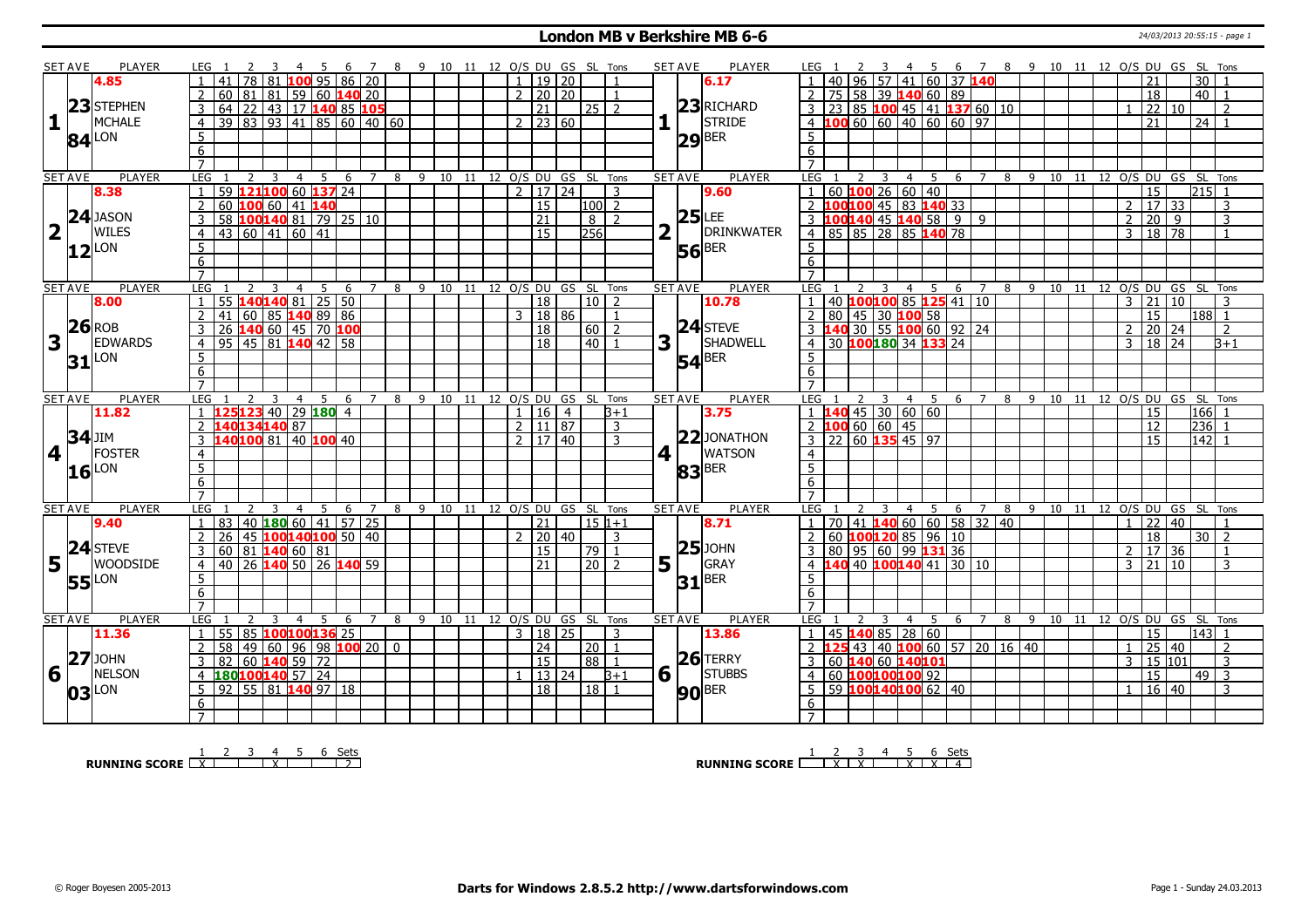#### **London MB v Berkshire MB 6-6** 24/03/2013 20:55:15 - page 2

|                         | <b>SET AVE</b>      | PLAYER          |                       | LEG 1                                         |                                                |                                             | - 5<br>- 6 |   |                |   |  |  |              |                    |                      | 7 8 9 10 11 12 O/S DU GS SL Tons   |                                        |         | SET AVE                   | PLAYER                | LEG 1               |                                                      | - 3 |                |    |                              |                 |                |   |    |    |                |                                                |                                | 4 5 6 7 8 9 10 11 12 O/S DU GS SL Tons |  |
|-------------------------|---------------------|-----------------|-----------------------|-----------------------------------------------|------------------------------------------------|---------------------------------------------|------------|---|----------------|---|--|--|--------------|--------------------|----------------------|------------------------------------|----------------------------------------|---------|---------------------------|-----------------------|---------------------|------------------------------------------------------|-----|----------------|----|------------------------------|-----------------|----------------|---|----|----|----------------|------------------------------------------------|--------------------------------|----------------------------------------|--|
|                         |                     | 7.17            |                       |                                               |                                                |                                             | 60 85 57   |   |                |   |  |  |              | 18                 |                      | 110 1                              |                                        |         |                           | 9.84                  |                     |                                                      |     | 33 44 56       |    | $\mathbf{0}$                 | $\overline{32}$ |                |   |    |    |                | 19 <sup>1</sup>                                | 32                             |                                        |  |
|                         |                     |                 |                       | 40 <mark>100</mark> 85   83   57   0   36     |                                                |                                             |            |   |                |   |  |  |              |                    | $19$ 36              |                                    | 2                                      |         |                           |                       |                     | $34137$ 71 41 39 59                                  |     |                |    |                              |                 |                |   |    |    |                | $\overline{18}$                                |                                | 20 <sup>1</sup><br><sup>2</sup>        |  |
|                         |                     | $23$ PAUL       | 3                     | 45                                            | 44 41 100 137 52 37 45                         |                                             |            |   |                |   |  |  |              |                    | $2 \ 23 \ 45$        |                                    | 2                                      |         |                           | $24$ LUKE             | 3                   | 60 <b>100</b> 97 <b>100</b> 65 39 20 10              |     |                |    |                              |                 |                |   |    |    |                | 24                                             |                                | 10 <br>$\overline{2}$                  |  |
| $\overline{\mathbf{z}}$ | H                   | <b>RAFFERTY</b> | $\overline{4}$        | $59$ 140 60 85 45 56 56                       |                                                |                                             |            |   |                |   |  |  |              |                    | $2 \mid 20 \mid 56$  |                                    | $\mathbf{1}$                           |         | 7 F                       | HUMPHRIES             |                     | 4 140100 60 85 40 36                                 |     |                |    |                              |                 |                |   |    |    |                | 18                                             |                                | 40   2                                 |  |
|                         |                     |                 |                       |                                               |                                                |                                             |            |   |                |   |  |  |              |                    |                      |                                    |                                        |         |                           |                       |                     |                                                      |     |                |    |                              |                 |                |   |    |    |                |                                                |                                |                                        |  |
|                         | 67LON               |                 | 5                     |                                               |                                                |                                             |            |   |                |   |  |  |              |                    |                      |                                    |                                        |         |                           | $ 48 $ BER            | 5                   |                                                      |     |                |    |                              |                 |                |   |    |    |                |                                                |                                |                                        |  |
|                         |                     |                 | $6\overline{6}$       |                                               |                                                |                                             |            |   |                |   |  |  |              |                    |                      |                                    |                                        |         |                           |                       | 6                   |                                                      |     |                |    |                              |                 |                |   |    |    |                |                                                |                                |                                        |  |
|                         |                     |                 | $\overline{7}$        |                                               |                                                |                                             |            |   |                |   |  |  |              |                    |                      |                                    |                                        |         |                           |                       | $\overline{7}$      |                                                      |     |                |    |                              |                 |                |   |    |    |                |                                                |                                |                                        |  |
|                         | <b>SET AVE</b>      | <b>PLAYER</b>   | LEG                   |                                               | 2<br>3                                         | $\overline{4}$                              | - 5        |   | 6 7            |   |  |  |              |                    |                      | 8 9 10 11 12 0/S DU GS SL Tons     |                                        |         | <b>SET AVE</b>            | <b>PLAYER</b>         | LEG                 |                                                      |     | $\overline{4}$ | 5  | 6                            | $\overline{7}$  |                |   |    |    |                |                                                |                                | 8 9 10 11 12 0/S DU GS SL Tons         |  |
|                         |                     | 5.02            |                       | 60                                            | 85   100   81   45   66   56   8               |                                             |            |   |                |   |  |  |              | $3 \mid 24 \mid 8$ |                      |                                    |                                        |         |                           | 5.05                  |                     | $1 \overline{100} 83  82  60  66  74  18$            |     |                |    |                              |                 |                |   |    |    |                | 21                                             |                                | 18                                     |  |
|                         | $23$ LEE            |                 | $\overline{2}$        | 60 60 45 95 99 102                            |                                                |                                             |            |   |                |   |  |  |              | $\overline{18}$    |                      | 40   1                             |                                        |         |                           | $23$ DANIEL           | $\overline{2}$      | 28 43 180 85 59 74 32                                |     |                |    |                              |                 |                |   |    |    |                | $\overline{2}$ $\overline{20}$ $\overline{32}$ |                                | $1 + 1$                                |  |
|                         |                     |                 | 3                     | $60   60   60$ 100 100 71 42 8                |                                                |                                             |            |   |                |   |  |  |              | 3   24   8         |                      |                                    | 2                                      |         |                           |                       | $\overline{3}$      | 64 125 45 81 58 92 20<br>83 81 46 100 35 60 60       |     |                |    |                              |                 |                |   |    |    |                | 21                                             |                                | 16 <sup>1</sup>                        |  |
| 8                       | $\mathbf{1}$        | <b>COCKS</b>    |                       | LOO 85 60 85 80 51 40                         |                                                |                                             |            |   |                |   |  |  |              |                    | $1 \mid 19 \mid 40$  |                                    | $\mathbf{1}$                           |         | $\mathbf{8}$ <sup>T</sup> | <b>WOODCRAFT</b>      | $\overline{4}$      |                                                      |     |                |    |                              |                 |                |   |    |    |                | 21                                             |                                | 36                                     |  |
|                         | 11                  | <b>LON</b>      | 5                     |                                               |                                                |                                             |            |   |                |   |  |  |              |                    |                      |                                    |                                        |         |                           | $30$ <sup>BER</sup>   | $5\overline{)}$     |                                                      |     |                |    |                              |                 |                |   |    |    |                |                                                |                                |                                        |  |
|                         |                     |                 | 6                     |                                               |                                                |                                             |            |   |                |   |  |  |              |                    |                      |                                    |                                        |         |                           |                       | 6                   |                                                      |     |                |    |                              |                 |                |   |    |    |                |                                                |                                |                                        |  |
|                         |                     |                 | $\overline{7}$        |                                               |                                                |                                             |            |   |                |   |  |  |              |                    |                      |                                    |                                        |         |                           |                       |                     |                                                      |     |                |    |                              |                 |                |   |    |    |                |                                                |                                |                                        |  |
|                         | <b>SET AVE</b>      | <b>PLAYER</b>   | LEG                   |                                               |                                                | 3<br>$\overline{4}$                         | 5          | 6 | $\overline{7}$ |   |  |  |              |                    |                      | 8 9 10 11 12 O/S DU GS SL Tons     |                                        |         | <b>SET AVE</b>            | <b>PLAYER</b>         | LEG                 |                                                      | 3   |                |    | 4 5 6 7                      |                 |                |   |    |    |                |                                                |                                | 8 9 10 11 12 0/S DU GS SL Tons         |  |
|                         |                     | 6.94            |                       | 44 125 58 100 94 40 35                        |                                                |                                             |            |   |                |   |  |  |              | $\overline{21}$    |                      | $5-1$                              |                                        |         |                           | 5.61                  |                     |                                                      |     |                |    | 60 <b>121</b> 24 30 80 61 25 |                 |                |   |    |    |                | $3 \mid 24 \mid 25$                            |                                |                                        |  |
|                         |                     |                 | 2                     |                                               |                                                |                                             |            |   |                |   |  |  |              |                    | 3 21 56              |                                    | $\mathbf{1}$                           |         |                           |                       | $\overline{2}$      |                                                      |     |                |    |                              |                 |                |   |    |    |                | 18                                             |                                | 114 1                                  |  |
|                         |                     | $22$ NICK       | 3                     | 44                                            | 58 58 60 84 60 56<br>96 <b>100</b> 25 60 60 60 |                                             |            |   |                |   |  |  |              | 21                 |                      | $56$   1                           |                                        |         |                           | $20$ GEORGE           | $\mathbf{3}$        | 41 <b>140</b> 81 45 41 39<br>45 95 60 60 45 60 78 58 |     |                |    |                              |                 |                |   |    |    |                | $3 \mid 24 \mid 58$                            |                                |                                        |  |
| $\boldsymbol{9}$        |                     | BUCKINGHAM      | $\overline{4}$        | 45 140 40 40 45 43 60 88                      |                                                |                                             |            |   |                |   |  |  |              |                    | 3   24   88          |                                    |                                        | $9^{1}$ |                           | MCKIE                 | $\overline{4}$      | 60 <b>100</b> 41 81 59 40 40                         |     |                |    |                              |                 |                |   |    |    |                | 21                                             |                                | 80 l                                   |  |
|                         | 63 LON              |                 | 5 <sup>5</sup>        | $\boxed{41}$ 58 58 85 59 96 104               |                                                |                                             |            |   |                |   |  |  |              |                    | $3 \mid 21 \mid 104$ |                                    |                                        |         |                           | <b>85</b> BER         | -5                  | 41 83 100 36 43 98 41                                |     |                |    |                              |                 |                |   |    |    |                | $\overline{21}$                                |                                | $59$   1                               |  |
|                         |                     |                 | 6                     |                                               |                                                |                                             |            |   |                |   |  |  |              |                    |                      |                                    |                                        |         |                           |                       | 6                   |                                                      |     |                |    |                              |                 |                |   |    |    |                |                                                |                                |                                        |  |
|                         |                     |                 | $\overline{7}$        |                                               |                                                |                                             |            |   |                |   |  |  |              |                    |                      |                                    |                                        |         |                           |                       | $\overline{7}$      |                                                      |     |                |    |                              |                 |                |   |    |    |                |                                                |                                |                                        |  |
| <b>SET AVE</b>          |                     |                 |                       |                                               |                                                | 3                                           |            |   |                |   |  |  |              |                    |                      |                                    | 4 5 6 7 8 9 10 11 12 O/S DU GS SL Tons |         | <b>SET AVE</b>            | <b>PLAYER</b>         | LEG 1               |                                                      |     | $\overline{4}$ |    | 5 6 7                        |                 |                |   |    |    |                |                                                | 8 9 10 11 12 0/S DU GS SL Tons |                                        |  |
|                         |                     | <b>PLAYER</b>   |                       | LEG 1                                         |                                                |                                             |            |   |                |   |  |  |              |                    |                      |                                    |                                        |         |                           |                       |                     |                                                      |     |                |    |                              |                 |                |   |    |    |                |                                                |                                |                                        |  |
|                         |                     | 9.11            |                       |                                               |                                                |                                             |            |   |                |   |  |  |              |                    |                      |                                    | $\mathcal{D}$                          |         |                           | 14.00                 |                     |                                                      |     |                |    |                              | $\overline{0}$  | $\overline{0}$ |   |    |    |                | 24                                             |                                | $\mathcal{R}$<br>$\overline{4}$        |  |
|                         |                     |                 |                       | 1  100  60  100  85  26  44  70  0 16<br>60   |                                                |                                             |            |   |                |   |  |  |              |                    | $2 \mid 26 \mid 16$  |                                    |                                        |         |                           |                       |                     | 1 100100140 60 85 12                                 |     |                |    |                              |                 |                |   |    |    | 2 <sup>1</sup> | 17                                             | 8                              | 3                                      |  |
|                         |                     | $23$ MATT       |                       |                                               | $43 \mid 41 \mid 95 \mid 47$                   |                                             |            |   |                |   |  |  |              | 15                 |                      | 215 <br>$5-1$                      | 3                                      |         |                           | $25$ PAUL             |                     | 40100140 89 24 8                                     |     |                |    |                              |                 |                |   |    |    | 2 <sup>1</sup> | $17$ 50                                        |                                | $\overline{2}$                         |  |
|                         |                     |                 | 4                     | 54 140100 60 131 11                           |                                                |                                             |            |   |                |   |  |  |              | 18                 |                      |                                    | 3                                      |         |                           |                       |                     | 60                                                   |     |                |    | 95 61 55 140 50              |                 |                |   |    |    |                | 18                                             |                                | $\overline{z}$                         |  |
| <b>10</b>               |                     | WINZAR          |                       | L40 <mark>100</mark> 55 <b>100</b> 92 14      |                                                |                                             |            |   |                |   |  |  | $\mathbf{1}$ | 17 14              |                      |                                    |                                        | 10 L    |                           | <b>CROUCHER</b>       | $\overline{4}$      |                                                      |     |                |    | 45 140 60 100 45             |                 |                |   |    |    |                | 21                                             |                                | 51<br>$\overline{20}$                  |  |
|                         | $32$ <sup>LON</sup> |                 |                       | 76 81 45 55 43 85 84 32                       |                                                |                                             |            |   |                |   |  |  |              | 22 32              |                      |                                    |                                        |         |                           | $ 05 $ BER            | $5\overline{)}$     | 85 45 100100 97 54 0                                 |     |                |    |                              |                 |                |   |    |    |                |                                                |                                |                                        |  |
|                         |                     |                 | 6<br>$\overline{7}$   |                                               |                                                |                                             |            |   |                |   |  |  |              |                    |                      |                                    |                                        |         |                           |                       | 6<br>$\overline{7}$ |                                                      |     |                |    |                              |                 |                |   |    |    |                |                                                |                                |                                        |  |
|                         |                     | <b>PLAYER</b>   |                       |                                               |                                                |                                             | -5         | 6 | 7              | 8 |  |  |              |                    |                      |                                    |                                        |         |                           |                       |                     |                                                      |     | 4              | -5 |                              | 7               |                | 9 |    | 11 |                |                                                |                                |                                        |  |
|                         | <b>SET AVE</b>      |                 | LEG<br>$\overline{1}$ |                                               |                                                |                                             |            |   |                |   |  |  |              |                    |                      | 9 10 11 12 0/S DU GS SL Tons       | $\overline{1}$                         |         | <b>SET AVE</b>            | PLAYER                | <b>LEG</b>          |                                                      |     |                |    | 6                            |                 | 8              |   | 10 |    | 12 0/S DU      |                                                |                                | GS SL Tons                             |  |
|                         |                     | 7.02            |                       | 41                                            | $60 \, 140 \, 60 \, 60 \, 44 \, 31$            |                                             |            |   |                |   |  |  |              | 21                 |                      | 65                                 |                                        |         |                           | 10.40                 | 1                   | 85<br>81                                             |     |                |    | 45 140118 24                 | $\overline{4}$  | $\overline{4}$ |   |    |    | $1 \mid 22$    |                                                | $\overline{4}$<br>$\mathsf{R}$ | 2                                      |  |
|                         |                     |                 | 2                     | 55                                            | $85 \mid 85 \mid 41 \mid 45 \mid 85 \mid 64$   |                                             |            |   |                |   |  |  |              | 21                 |                      | 41                                 |                                        |         |                           |                       | 2                   | 132180 43 130 0                                      |     |                |    | 8                            | 8               |                |   |    |    |                | 19                                             |                                | $B+1$                                  |  |
|                         |                     | 22 WAYNE        | 3                     | 85                                            | 41                                             | 85 85 122 51 16 16                          |            |   |                |   |  |  |              |                    | $2 \mid 23 \mid 16$  |                                    | $\mathbf{1}$                           |         |                           | $23$ SIMON            | 3                   | -60                                                  |     |                |    | 60 60 55 83 60               | 55 36           |                |   |    |    |                | 24                                             | 32                             |                                        |  |
| 11                      |                     | LIVETT          | $\overline{4}$        | $100100$ 25 60 $100$ 44 40 32                 |                                                |                                             |            |   |                |   |  |  |              |                    | $3 \mid 24 \mid 32$  |                                    | 3                                      |         | 11                        | PURVEY                | $\overline{4}$      |                                                      |     |                |    |                              |                 |                |   |    |    |                | $\overline{21}$                                | 75                             |                                        |  |
|                         | $24$ <sup>LON</sup> |                 | 5                     | $60$ 60 60 140 95                             |                                                |                                             |            |   |                |   |  |  |              | $\overline{15}$    |                      | 86   1                             |                                        |         |                           | $54$ <sup>BER</sup>   | .5                  | 140100 60 100 69 32                                  |     |                |    |                              |                 |                |   |    |    |                | $3 \mid 18 \mid 32$                            |                                | 3                                      |  |
|                         |                     |                 | 6                     |                                               |                                                |                                             |            |   |                |   |  |  |              |                    |                      |                                    |                                        |         |                           |                       | 6                   |                                                      |     |                |    |                              |                 |                |   |    |    |                |                                                |                                |                                        |  |
|                         |                     |                 |                       |                                               |                                                |                                             |            |   |                |   |  |  |              |                    |                      |                                    |                                        |         |                           |                       |                     |                                                      |     |                |    |                              |                 |                |   |    |    |                |                                                |                                |                                        |  |
|                         | <b>SET AVE</b>      | <b>PLAYER</b>   | LEG                   |                                               |                                                | $\overline{4}$                              | 5          |   |                |   |  |  |              |                    |                      | 6 7 8 9 10 11 12 0/S DU GS SL Tons |                                        |         | <b>SET AVE</b>            | PLAYER                | LEG                 |                                                      | 3   | $\overline{4}$ | 5  | 6                            |                 |                |   |    |    |                |                                                |                                | 7 8 9 10 11 12 O/S DU GS SL Tons       |  |
|                         |                     | 4.78            | $\overline{1}$        | 95                                            | 75 I                                           | 31   67 <b>  140</b>   53   20   0   10   7 |            |   |                |   |  |  |              | $\overline{30}$    |                      | $\overline{3}$                     |                                        |         |                           | 3.37                  |                     | 85   58   46   59   24   60   76   79   0   14       |     |                |    |                              |                 |                |   |    |    |                | $1 \ 28 \ 14$                                  |                                |                                        |  |
|                         |                     |                 |                       | 22                                            | $100$ 60   43   59   55                        |                                             |            |   |                |   |  |  |              | 18                 |                      | 162                                | $\overline{1}$                         |         |                           |                       |                     |                                                      |     |                |    | 55   58   85   65   85   16  |                 |                |   |    |    | 2 <sup>1</sup> | 20 16                                          |                                | $\mathbf{1}$                           |  |
|                         |                     | $17$ RICKY      | $\overline{3}$        | $41$ 41 <b>100</b> 28 60 7 60 <b>138</b> 6 10 |                                                |                                             |            |   |                |   |  |  |              | $\overline{30}$    |                      | $10$   2                           |                                        |         |                           | $19$ WILLIAM          |                     | 3 100 41 60 100 39 53 52 16 30 10                    |     |                |    |                              |                 |                |   |    |    |                | $3 \mid 30 \mid 10$                            |                                | $\overline{2}$                         |  |
| $12^{\top}$             |                     | MITCHELL        | $\overline{4}$        |                                               |                                                |                                             |            |   |                |   |  |  |              |                    |                      |                                    |                                        |         | 2⊺                        | <b>FOOT</b>           | $\overline{4}$      |                                                      |     |                |    |                              |                 |                |   |    |    |                |                                                |                                |                                        |  |
|                         |                     |                 | $\overline{5}$        |                                               |                                                |                                             |            |   |                |   |  |  |              |                    |                      |                                    |                                        |         |                           | $ 27 $ <sup>BER</sup> | $\overline{5}$      |                                                      |     |                |    |                              |                 |                |   |    |    |                |                                                |                                |                                        |  |
|                         | $03$ <sup>LON</sup> |                 | 6<br>$\overline{7}$   |                                               |                                                |                                             |            |   |                |   |  |  |              |                    |                      |                                    |                                        |         |                           |                       | 6<br>$\overline{7}$ |                                                      |     |                |    |                              |                 |                |   |    |    |                |                                                |                                |                                        |  |

**RUNNING SCORE** 7 X 8 X 9 X 10 X 11 12 Sets 6 OP: London MB - Jim Foster 34.16 \* **RUNNING SCORE** 7 8 9 10 11 X 12 X Sets 6 OP: Berkshire MB - Terry Stubbs 26.90 \*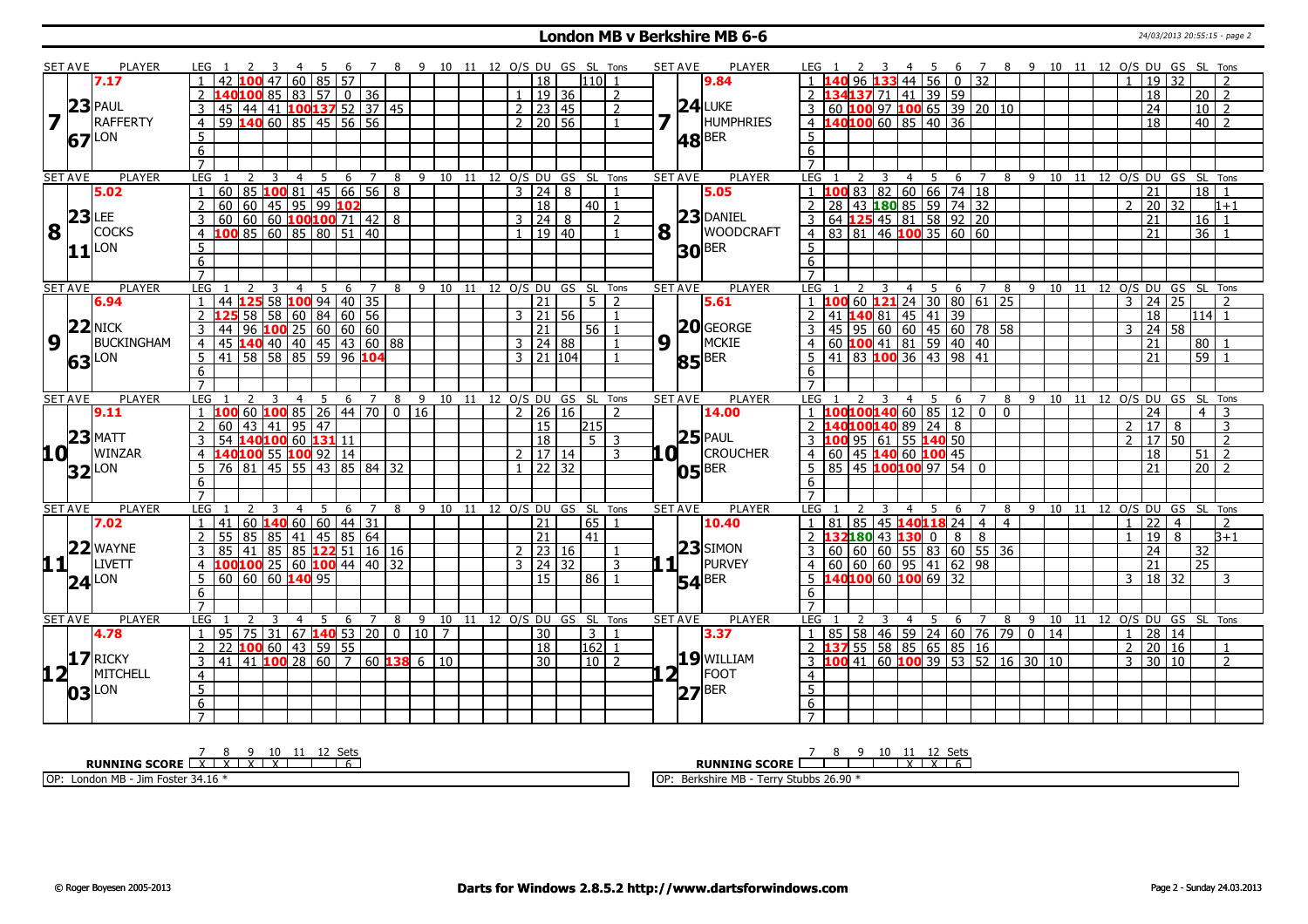# **London MB**

### **Berkshire MB**

| <b>PLAYER</b>          |    | lw/Llwonllost | <b>AVE</b> | <b>TAVE</b> | <b>POINTS DARTS TONS TON+180</b> |                 |    |  | <b>TONS</b> | <b>PLAYER</b>         | W/L WON LOST | <b>AVE</b>        | <b>TAVE</b> | <b>POINTS DARTS TONS TON+ 180</b> |      |    |    | <b>TONS</b> |
|------------------------|----|---------------|------------|-------------|----------------------------------|-----------------|----|--|-------------|-----------------------|--------------|-------------------|-------------|-----------------------------------|------|----|----|-------------|
| <b>Stephen McHale</b>  |    |               | 23.84      | 4.85        | 1979                             | 83              |    |  | $4 + C$     | Richard Stride        |              | 23.29             | 6.17        | 1910                              |      |    |    | $5 + 0$     |
| Jason Wiles            |    |               | 24.12      | 8.38        | 1640                             | 68              |    |  | $7 + C$     | Lee Drinkwater        |              | 25.56             | 9.60        | 1789                              | 70 I |    |    | $8+0$       |
| <b>Rob Edwards</b>     |    |               | 26.31      | 8.00        | 1894                             | 72              |    |  | $6 + 0$     | <b>Steve Shadwell</b> |              | 24.54             | 10.78       | 1816                              | 74   |    |    | $9 + 1$     |
| <b>Jim Foster</b>      |    |               | 34.16      | 1.82        | 1503                             | 44 <sub>1</sub> |    |  | $9 + 1$     | Jonathon Watson       | 0            | 22.83             | 3.75        | 959                               | 42   |    |    | $3 + 0$     |
| <b>Steve Woodside</b>  |    |               | 24.55      | 9.40        | 1890                             | 77              |    |  | $7 + 1$     | John Grav             |              | 25.31             | 8.71        | 1974                              | 78   |    |    | $7+0$       |
| John Nelson            |    |               | 27.03      | 1.36        | 2379                             | 88              |    |  | $9 + 1$     | Terrv Stubbs          |              | 26.90             | 13.86       | 2313                              | 86   |    |    | 12+0        |
| <b>Paul Rafferty</b>   |    |               | 23.67      | 7.17        | 1894                             | 80              |    |  | $6 + 0$     | Luke Humphries        |              | 24.48             | 9.84        | 1934                              | 79   |    |    | $8 + 0$     |
| Lee Cocks              |    |               | 23.1       | 5.02        | 1964                             | 85              |    |  | $5 + 0$     | Daniel Woodcraft      |              | 23.30             | 5.05        | 1934                              | 83   |    |    | $4 + 1$     |
| <b>Nick Buckingham</b> |    |               | 22.63      | 6.94        | 2444                             | 108             |    |  | $6 + 0$     | George McKie          |              | 20.85             | 5.61        | 2252                              | 108  |    |    | $5 + 0$     |
| Matt Winzar            |    |               | 23.32      | 9.11        | 2285                             | 98              |    |  | $8 + C$     | Paul Croucher         |              | 25.05             | 14.00       | 2430                              | 97   |    |    | 12+0        |
| <b>Wayne Livett</b>    |    |               | 22.24      | 7.02        | 2313                             | 104             |    |  | $6 + C$     | <b>Simon Purvey</b>   |              | 23.54             | 10.40       | 2448                              | 104  |    |    | $8 + 1$     |
| <b>Ricky Mitchell</b>  |    |               | 17.03      | 4.78        | 1328                             | 78              |    |  | $4 + 0$     | William Foot          |              | 19.27             | 3.37        | 1503                              | 78   |    |    | $3 + 0$     |
| <b>TOTALS</b>          | 25 | 25            | 23.87      |             | 23513                            | 985             | 47 |  | $77+3$      | <b>ITOTALS</b>        | 25           | 23.7 <sup>2</sup> |             | 23262                             | 981  | 56 | 25 | $84 + 3$    |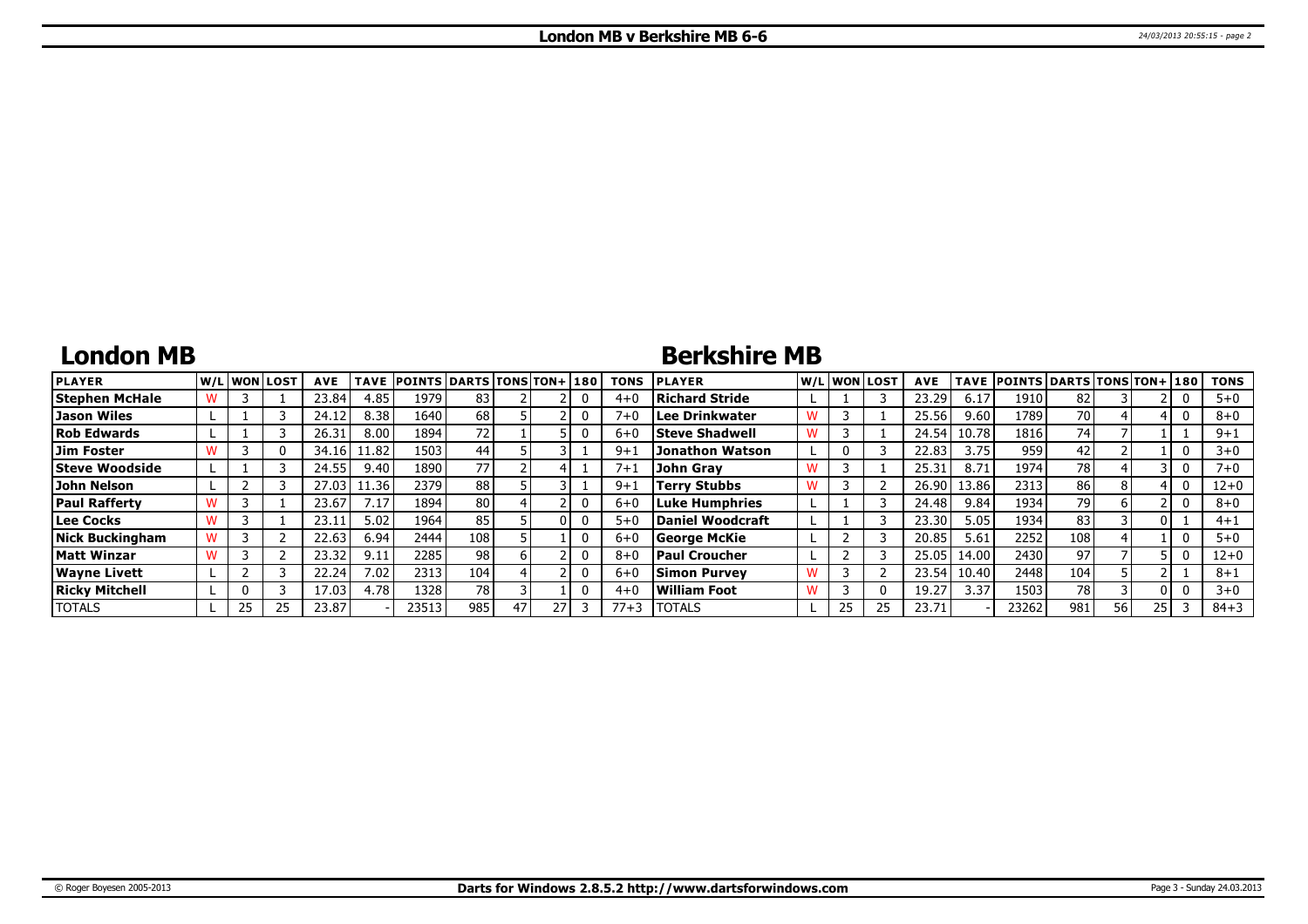#### **London WB v Berkshire WB 5-1** 24/03/2013 20:54:14 - page 1

|                         | <b>SET AVE</b>            | <b>PLAYER</b>       |                                   |                                                          |                                          |                |                    |     |                           |                                       |                                                 |          |                |                  |                              |                    |                     |                |                                | <b>PLAYER</b>                   |                                               |                      |                         |                |                                                                               |                |                |        |                                                                                                                                    |                |                 |                |                                                |                |                            |                         |
|-------------------------|---------------------------|---------------------|-----------------------------------|----------------------------------------------------------|------------------------------------------|----------------|--------------------|-----|---------------------------|---------------------------------------|-------------------------------------------------|----------|----------------|------------------|------------------------------|--------------------|---------------------|----------------|--------------------------------|---------------------------------|-----------------------------------------------|----------------------|-------------------------|----------------|-------------------------------------------------------------------------------|----------------|----------------|--------|------------------------------------------------------------------------------------------------------------------------------------|----------------|-----------------|----------------|------------------------------------------------|----------------|----------------------------|-------------------------|
|                         |                           |                     | LEG 1<br>26                       |                                                          | 60                                       | 79             |                    | - 6 | 78<br>$85$   21   45   45 |                                       | 9 10 11 12 O/S DU GS SL Tons                    |          |                |                  |                              | $\overline{24}$    |                     |                |                                | <b>SET AVE</b>                  | LEG 1<br>60                                   |                      |                         |                | 45 28 100100100 36 24 8                                                       |                |                |        | 3  4  5  6  7  8  9  10  11  12  O/S  DU  GS  SL  Tons                                                                             |                |                 |                | 25                                             | 8              |                            |                         |
|                         |                           | 6.60                |                                   |                                                          |                                          |                |                    |     |                           |                                       |                                                 |          |                |                  |                              |                    | l118l               |                |                                | 7.25                            |                                               |                      |                         |                |                                                                               |                |                |        |                                                                                                                                    |                |                 |                |                                                |                |                            |                         |
|                         |                           |                     | $\mathcal{P}$                     |                                                          | 140 41                                   |                | 64   100   17   39 |     |                           |                                       |                                                 |          |                |                  | $3 \mid 21 \mid 39$          |                    |                     | $\mathcal{R}$  |                                |                                 | $\overline{2}$                                |                      |                         |                | 60   40   100   41   30   40                                                  |                |                |        |                                                                                                                                    |                |                 |                | 18                                             |                | 190I 1                     |                         |
|                         |                           | $15$ DEE            | 3<br>41                           |                                                          |                                          |                |                    |     |                           |                                       | $83118041115575400010115$                       |          |                | $\overline{3}$   |                              | $\overline{51}$    | $2 1+1 $            |                |                                | $15$ HAYLEY                     | 3                                             |                      |                         |                | $\frac{12}{141}$ 45 100 26 40 55 58 34 30                                     |                |                |        | l 0                                                                                                                                | 32             | $\overline{20}$ | 2              | 53                                             | 5              |                            | $\overline{1}$          |
| $\mathbf{1}$            |                           | <b>BELCHER</b>      | $\overline{4}$                    | $40$ 43 <b>140</b> 60 60 60 26 52                        |                                          |                |                    |     |                           |                                       |                                                 |          |                |                  |                              | $\overline{24}$    | $\boxed{20}$ 1      |                |                                | <b>CROUCHER</b>                 | $4   60   76   26   60   125   100   22   32$ |                      |                         |                |                                                                               |                |                |        |                                                                                                                                    |                |                 |                | $\overline{2}$ $\overline{23}$ $\overline{32}$ |                |                            | $\overline{z}$          |
|                         |                           | LON                 | 5                                 |                                                          |                                          |                |                    |     |                           |                                       |                                                 |          |                |                  |                              |                    |                     |                |                                | $24$ <sup>BER</sup>             | 5 <sup>1</sup>                                |                      |                         |                |                                                                               |                |                |        |                                                                                                                                    |                |                 |                |                                                |                |                            |                         |
|                         | 53                        |                     | $\overline{6}$                    |                                                          |                                          |                |                    |     |                           |                                       |                                                 |          |                |                  |                              |                    |                     |                |                                |                                 | $\overline{6}$                                |                      |                         |                |                                                                               |                |                |        |                                                                                                                                    |                |                 |                |                                                |                |                            |                         |
|                         |                           |                     | $\overline{7}$                    |                                                          |                                          |                |                    |     |                           |                                       |                                                 |          |                |                  |                              |                    |                     |                |                                |                                 |                                               |                      |                         |                |                                                                               |                |                |        |                                                                                                                                    |                |                 |                |                                                |                |                            |                         |
|                         |                           |                     |                                   |                                                          |                                          |                |                    |     |                           |                                       |                                                 |          |                |                  |                              |                    |                     |                |                                |                                 |                                               |                      |                         |                |                                                                               |                |                |        |                                                                                                                                    |                |                 |                |                                                |                |                            |                         |
|                         | <b>SET AVE</b>            | <b>PLAYER</b>       | LEG <sub>1</sub>                  |                                                          | 3                                        | $\overline{4}$ | - 5                |     | 6 7 8                     |                                       | 9 10 11 12 0/S DU GS SL Tons                    |          |                |                  |                              |                    |                     |                |                                | <b>PLAYER</b><br><b>SET AVE</b> | LEG <sub>1</sub>                              | <sup>2</sup>         | $\overline{\mathbf{3}}$ |                |                                                                               |                |                |        | 4 5 6 7 8 9 10 11 12 O/S DU GS SL Tons                                                                                             |                |                 |                |                                                |                |                            |                         |
|                         |                           | 3.00                | 24                                | 22                                                       |                                          |                |                    |     |                           |                                       | $ 81 $ 60 <b>100</b> 13 28 65 45 63             |          |                |                  | $\overline{3}$               | 30 63              |                     |                |                                | 1.00                            | $\overline{55}$                               |                      |                         |                | 66 26 58 45 36 54 25 27                                                       |                |                |        |                                                                                                                                    |                |                 |                | 27                                             |                | 109                        |                         |
|                         |                           |                     | 45<br>$\overline{2}$              |                                                          | 45   41                                  |                |                    |     |                           | 44   81   45 <mark>100</mark> 24   44 |                                                 | $0$   28 |                | $\mathbf{0}$     |                              | 36                 | 4 <sup>1</sup>      |                |                                |                                 |                                               |                      |                         |                |                                                                               |                |                |        | 58 41 41 26 45 28 58 60 40 24 40 30<br>35 15 41 <b>100</b> 81 85 13 26<br>60 45 60 38 55 45 41 68 39 50<br>41 40 15 71 43 30 60 11 |                |                 |                | 38                                             | 10             |                            |                         |
|                         |                           | $16$ LISA           | $\overline{3}$<br>85              |                                                          | $29   60   26   50   100   43   45   63$ |                |                    |     |                           |                                       |                                                 |          |                |                  | 3   27   63                  |                    |                     |                |                                | $14$ LISA                       |                                               |                      |                         |                |                                                                               |                |                |        |                                                                                                                                    |                |                 |                | $\overline{24}$                                |                | 105 l1                     |                         |
| $\overline{\mathbf{2}}$ |                           | <b>DUNFORD</b>      | $\overline{4}$                    |                                                          |                                          |                |                    |     |                           |                                       |                                                 |          |                |                  |                              | $\overline{27}$    | 78                  |                | $\mathbf{2}$                   | WEBB                            | $\overline{4}$                                |                      |                         |                |                                                                               |                |                |        |                                                                                                                                    |                |                 | २              | 30 <sup>7</sup>                                | 50             |                            |                         |
|                         |                           | <b>60</b> LON       | 5                                 | 93 70 66 21 21 26 28 60 38<br>85 30 60 39 81 27 45 94 40 |                                          |                |                    |     |                           |                                       |                                                 |          |                |                  | 2 26 40                      |                    |                     |                |                                | 69 <sup>BER</sup>               | $5^{\circ}$                                   |                      |                         |                |                                                                               |                |                |        |                                                                                                                                    |                |                 |                | $\overline{24}$                                |                | 190                        |                         |
|                         |                           |                     | 6                                 |                                                          |                                          |                |                    |     |                           |                                       |                                                 |          |                |                  |                              |                    |                     |                |                                |                                 | 6                                             |                      |                         |                |                                                                               |                |                |        |                                                                                                                                    |                |                 |                |                                                |                |                            |                         |
|                         |                           |                     | $\overline{7}$                    |                                                          |                                          |                |                    |     |                           |                                       |                                                 |          |                |                  |                              |                    |                     |                |                                |                                 | $\overline{7}$                                |                      |                         |                |                                                                               |                |                |        |                                                                                                                                    |                |                 |                |                                                |                |                            |                         |
|                         |                           |                     |                                   |                                                          |                                          |                |                    |     |                           |                                       |                                                 |          |                |                  |                              |                    |                     |                |                                |                                 |                                               |                      |                         |                |                                                                               |                |                |        |                                                                                                                                    |                |                 |                |                                                |                |                            |                         |
|                         | <b>SET AVE</b>            | <b>PLAYER</b>       | LEG                               |                                                          | 3                                        | $\overline{4}$ | 5                  | 6   | $\overline{7}$            | 8                                     |                                                 |          |                |                  | 9 10 11 12 O/S DU GS SL Tons |                    |                     |                |                                | <b>SET AVE</b><br><b>PLAYER</b> | LEG <sub>1</sub>                              |                      | 3                       | $\overline{4}$ |                                                                               | 5 6 7          |                |        | 8 9 10 11 12 O/S DU GS SL Tons                                                                                                     |                |                 |                |                                                | $\overline{2}$ |                            |                         |
|                         |                           | 4.50                | $\mathbf{1}$                      | $-45$ <b>140</b> 36 60 45 41 <b>110</b> 12 0 0           |                                          |                |                    |     |                           |                                       |                                                 |          | ∣ o I          | $\mathbf{0}$     |                              | 42                 | $12$ $\overline{2}$ |                |                                | 1.33                            |                                               |                      |                         |                |                                                                               |                |                |        | 45 26 45 45 11 60 41 30 45 45 68 14 1                                                                                              |                |                 |                | 43                                             |                |                            |                         |
|                         |                           |                     | 60<br>2                           |                                                          | 11   60   26                             |                |                    |     |                           |                                       | 26 26 85 81 76 10 5                             |          |                | $\Omega$         | $\mathbf{1}$                 | $\vert 40 \vert 4$ |                     |                |                                |                                 | 2                                             |                      |                         |                |                                                                               |                |                |        | 22 <b>133</b> 83 83 95 40 9 0 0 16<br>35 95 57 41 35 41 79 13 37 48                                                                | 16 15          | $\overline{0}$  |                | $\overline{39}$                                |                | 5 I                        |                         |
|                         |                           | $13$ DEB            | 24                                |                                                          |                                          |                |                    |     |                           |                                       | $11$ 100 61 60 30 26 45 63 51                   |          |                |                  | 3   30   51                  |                    |                     |                |                                | $13$ JACKIE                     |                                               |                      |                         |                |                                                                               |                |                |        |                                                                                                                                    |                |                 |                | 30                                             |                | $\overline{20}$            |                         |
| 3                       |                           | <b>WATLING</b>      | $\overline{4}$<br>43              |                                                          |                                          |                |                    |     |                           |                                       | $100$ 45   45   41   30   81   45   67   0      |          | $\overline{2}$ | $\overline{2}$   | $\overline{2}$               | $35$   2           |                     |                | 3                              | WALFORD                         | $\overline{4}$                                |                      |                         |                |                                                                               |                |                |        | 25 45 54 57 31 41 70 80 40 42                                                                                                      | $\Omega$       |                 |                | $\overline{33}$                                |                | 16                         |                         |
|                         |                           | <b>55</b> LON       | 5                                 |                                                          |                                          |                |                    |     |                           |                                       |                                                 |          |                |                  |                              |                    |                     |                |                                | <b>54</b> BER                   | 5                                             |                      |                         |                |                                                                               |                |                |        |                                                                                                                                    |                |                 |                |                                                |                |                            |                         |
|                         |                           |                     | 6                                 |                                                          |                                          |                |                    |     |                           |                                       |                                                 |          |                |                  |                              |                    |                     |                |                                |                                 | 6                                             |                      |                         |                |                                                                               |                |                |        |                                                                                                                                    |                |                 |                |                                                |                |                            |                         |
|                         |                           |                     |                                   |                                                          |                                          |                |                    |     |                           |                                       |                                                 |          |                |                  |                              |                    |                     |                |                                |                                 |                                               |                      |                         |                |                                                                               |                |                |        |                                                                                                                                    |                |                 |                |                                                |                |                            |                         |
|                         |                           |                     |                                   |                                                          |                                          |                | 5                  |     |                           |                                       |                                                 | 9 10 11  |                |                  | 12 O/S DU GS SL Tons         |                    |                     |                |                                | <b>SET AVE</b><br><b>PLAYER</b> | LEG                                           |                      |                         | 4              | -5                                                                            | 6              | 7              | 8 9    | 10 11                                                                                                                              |                |                 |                | 12 O/S DU GS SL                                |                |                            | Tons                    |
|                         |                           |                     |                                   |                                                          |                                          |                |                    |     |                           |                                       |                                                 |          |                |                  |                              |                    |                     |                |                                |                                 |                                               |                      |                         |                |                                                                               |                |                |        |                                                                                                                                    |                |                 |                |                                                |                |                            |                         |
|                         | <b>SET AVE</b>            | <b>PLAYER</b>       | LEG                               |                                                          |                                          | $\overline{4}$ |                    | 6   | 7                         | 8                                     |                                                 |          |                |                  |                              |                    |                     |                |                                |                                 |                                               |                      |                         |                |                                                                               |                |                |        |                                                                                                                                    |                |                 |                |                                                |                |                            |                         |
|                         |                           | 3.00                | 60<br>$\mathbf{1}$                | $\overline{85}$                                          |                                          |                |                    |     |                           |                                       |                                                 |          |                |                  | $2 \mid 23 \mid 56$          |                    |                     |                |                                | 1.21                            |                                               |                      |                         |                | 98 26 45 41 92 22 45                                                          |                |                |        |                                                                                                                                    |                |                 |                | 21                                             |                | 132                        |                         |
|                         |                           |                     | $\overline{2}$<br>36              | 61                                                       | 100 60                                   |                |                    |     |                           |                                       |                                                 |          |                |                  |                              | 25 20              |                     |                |                                |                                 | 45<br>$\overline{z}$                          |                      |                         |                |                                                                               |                |                |        |                                                                                                                                    |                |                 |                | 27                                             |                | 1227                       |                         |
|                         |                           | $15$ LYNDA          | $\overline{26}$<br>$\overline{3}$ |                                                          | $45 \mid 30 \mid 81 \mid$                |                |                    |     |                           |                                       | 60 95 49 20 20<br>36 45 70 <b>100</b> 35 0 25 0 |          |                |                  |                              | 45                 | 2 <sub>1</sub>      |                |                                | $13$ CHRIS                      | 57                                            |                      |                         |                |                                                                               |                |                |        | 137 26 9 26 28 45 29 29<br>23 79 59 55 63 29 52 25 27 24                                                                           |                | $\overline{0}$  | $\overline{2}$ | 44                                             | 8              |                            |                         |
|                         | $\vert$ 4 $\vert$ $\vert$ | <b>BIONDINI</b>     | $\overline{4}$<br>11              | 26                                                       | 80 41                                    |                |                    |     |                           |                                       | 60   60   7   25   41   24   46   40            |          |                |                  |                              | 36                 | 40                  |                | $4$   $\overline{\phantom{0}}$ | RUFFELL                         | $\overline{4}$                                | $45 \mid 29 \mid 41$ |                         |                |                                                                               |                |                |        |                                                                                                                                    |                |                 |                | 37 40                                          |                |                            |                         |
|                         |                           |                     | 5<br>45                           |                                                          | 81 30 41                                 |                | $\overline{13}$    |     |                           |                                       | $31 \mid 41 \mid 43 \mid 100 \mid 76$           |          |                |                  | $3 \mid 30 \mid 76$          |                    |                     | $\mathbf{1}$   |                                |                                 | $\overline{31}$<br>5                          |                      |                         |                | $\frac{1}{45}$ 41 33 55 <b>121</b> 35 15 34                                   |                |                |        |                                                                                                                                    |                |                 |                | $\overline{27}$                                |                | 91                         | - 1                     |
|                         |                           | <b>49 LON</b>       | $6 \overline{6}$                  |                                                          |                                          |                |                    |     |                           |                                       |                                                 |          |                |                  |                              |                    |                     |                |                                | $17^{ BER }$                    | 6                                             |                      |                         |                |                                                                               |                |                |        |                                                                                                                                    |                |                 |                |                                                |                |                            |                         |
|                         |                           |                     | $\overline{7}$                    |                                                          |                                          |                |                    |     |                           |                                       |                                                 |          |                |                  |                              |                    |                     |                |                                |                                 | $\overline{7}$                                |                      |                         |                |                                                                               |                |                |        |                                                                                                                                    |                |                 |                |                                                |                |                            |                         |
|                         | <b>SET AVE</b>            | <b>PLAYER</b>       | <b>LEG</b>                        |                                                          |                                          |                | 5                  | 6   | $\overline{7}$            | 8                                     | 9 10 11 12 O/S DU GS SL Tons                    |          |                |                  |                              |                    |                     |                |                                | <b>PLAYER</b><br><b>SET AVE</b> | LEG 1                                         |                      |                         |                | 5                                                                             | 6              | $\overline{7}$ | 8<br>9 |                                                                                                                                    |                |                 |                |                                                |                | 10 11 12 O/S DU GS SL Tons |                         |
|                         |                           | 6.55                | 55<br>$\mathbf{1}$                | 81                                                       | 140 76                                   |                | 59                 | 14  |                           | $0$ 33 43                             |                                                 |          |                |                  | $\frac{1}{2}$   26   43      |                    |                     | $\mathbf{1}$   |                                | 3.40                            | 1 <sup>1</sup>                                | $60$   45   80   85  |                         |                | 41 41 41 38 30                                                                |                |                |        |                                                                                                                                    |                |                 |                | $\overline{27}$                                |                | 40                         |                         |
|                         |                           |                     | $2^{\circ}$                       |                                                          |                                          |                |                    |     |                           |                                       |                                                 |          |                |                  |                              |                    |                     |                |                                |                                 |                                               |                      |                         |                |                                                                               |                |                |        |                                                                                                                                    |                |                 |                |                                                | 40             |                            | $\overline{\mathbf{1}}$ |
|                         |                           |                     |                                   |                                                          | 40 60 15                                 |                | 45                 |     |                           | 22 44 <b>135</b> 20                   |                                                 |          |                |                  |                              | $\overline{27}$    | 20 2                |                |                                |                                 | $\overline{2}$                                |                      |                         |                | 45 100 60 45 45 81 65 20 40                                                   |                |                |        |                                                                                                                                    |                |                 |                | $2 \mid 26$                                    |                |                            |                         |
|                         |                           | 17 ANDREA           | 3<br>60                           | $\overline{26}$                                          | $ 60 $ 45 <b>180</b> 97                  |                |                    |     | $\overline{7}$            |                                       |                                                 |          |                |                  |                              | $\overline{21}$    | $26 1+1$            |                |                                | $16$ PRISCILLA                  | 3                                             |                      |                         |                | 24 45 45 100140 45 46 56                                                      |                |                |        |                                                                                                                                    |                |                 | $\overline{2}$ | 23                                             | 56             |                            | 2                       |
| 5                       |                           | <b>WALKER</b>       | $\overline{4}$<br>43              | 41                                                       |                                          |                |                    |     |                           |                                       | 36 100 45 44 45 81 26 20                        |          |                | $0 \mid 20 \mid$ | $\overline{2}$               | 35 20              |                     |                | 5 <sub>1</sub>                 | <b>CUMMINGS</b>                 | $\overline{4}$<br>45                          |                      |                         |                |                                                                               |                |                |        | 45 45 28 60 60 24 45 60 57 8                                                                                                       |                |                 |                | 33                                             |                | 24                         |                         |
|                         |                           | <b>20 LON</b>       | 5<br>41                           |                                                          |                                          |                |                    |     |                           |                                       | 41 41 60 45 60 43 60 42 28 32 8                 |          |                |                  |                              | $34$ 8             |                     |                |                                | $77$ BER                        | 5 60 41 41 60 26 81 43 26 47 24 42 0          |                      |                         |                |                                                                               |                |                |        |                                                                                                                                    |                |                 |                | $\overline{36}$                                |                | 10 <sup>1</sup>            |                         |
|                         |                           |                     | 6                                 |                                                          |                                          |                |                    |     |                           |                                       |                                                 |          |                |                  |                              |                    |                     |                |                                |                                 | 6                                             |                      |                         |                |                                                                               |                |                |        |                                                                                                                                    |                |                 |                |                                                |                |                            |                         |
|                         |                           |                     | $\overline{7}$                    |                                                          |                                          |                |                    |     |                           |                                       |                                                 |          |                |                  |                              |                    |                     |                |                                |                                 | $\overline{7}$                                |                      |                         |                |                                                                               |                |                |        |                                                                                                                                    |                |                 |                |                                                |                |                            |                         |
|                         | <b>SET AVE</b>            | PLAYER              | LEG <sub>1</sub>                  |                                                          | -3                                       | -4             | 5                  | -6  | $\overline{7}$            | 8                                     |                                                 |          |                |                  | 9 10 11 12 O/S DU GS SL Tons |                    |                     |                |                                | <b>SET AVE</b><br><b>PLAYER</b> | LEG 1                                         |                      | 3                       | 4              | 5 6                                                                           | $\overline{7}$ |                | 8      | 9 10 11                                                                                                                            |                |                 |                |                                                |                | 12 O/S DU GS SL Tons       |                         |
|                         |                           | 4.80                | $\mathbf{1}$<br>100               | $\overline{28}$                                          |                                          |                | 1008560            |     | 91 37                     |                                       |                                                 |          |                |                  | 2 20 37                      |                    |                     | $\overline{2}$ |                                | 1.20                            | 60                                            |                      |                         |                | 26 33 33 120 45                                                               |                |                |        |                                                                                                                                    |                |                 |                | 18                                             |                | 184 l                      |                         |
|                         |                           |                     | 82<br>$\overline{2}$              | $\overline{28}$                                          | 95 140                                   |                | 5 <sup>1</sup>     |     | 91 60                     |                                       |                                                 |          |                |                  | $2 \mid 20 \mid 60$          |                    |                     | $\overline{1}$ |                                |                                 | 45<br>2                                       |                      |                         |                | 62 20 83 41 61 7                                                              |                |                |        |                                                                                                                                    |                |                 |                | $\overline{21}$                                |                | $\overline{182}$           |                         |
|                         |                           | $21$ GED            | $\overline{3}$<br>$\overline{26}$ |                                                          | 26   61   41                             |                |                    |     |                           |                                       | 30 60 55 22 80 29 51 10                         |          |                |                  |                              | $\overline{36}$    | $\overline{10}$     |                |                                | 14 DANIELLE                     | $\overline{\mathbf{3}}$                       |                      |                         |                | 56 81 30 71 85 85 45 32 8                                                     |                |                |        | $\overline{4}$                                                                                                                     | $\overline{2}$ | 2               |                | $\overline{34}$                                |                |                            |                         |
|                         |                           | <b>CARNEY</b>       | $\overline{76}$<br>$\overline{4}$ |                                                          |                                          |                |                    |     |                           |                                       |                                                 |          |                |                  | 3   18   82                  |                    |                     |                |                                | LOVETT                          | $\overline{4}$                                |                      |                         |                |                                                                               |                |                |        |                                                                                                                                    |                |                 |                | $\overline{18}$                                |                | l293 l                     |                         |
| 6                       |                           |                     |                                   |                                                          | $\overline{95}$ 68 <b>140</b> 40 82      |                |                    |     |                           |                                       |                                                 |          |                |                  |                              |                    |                     |                | 6 <sup>1</sup>                 |                                 |                                               |                      |                         |                | $\boxed{41}$ $\boxed{22}$ $\boxed{15}$ $\boxed{66}$ $\boxed{39}$ $\boxed{25}$ |                |                |        |                                                                                                                                    |                |                 |                |                                                |                |                            |                         |
|                         |                           | $21$ <sup>LON</sup> | 5                                 |                                                          |                                          |                |                    |     |                           |                                       |                                                 |          |                |                  |                              |                    |                     |                |                                | $78$ <sup>BER</sup>             | $\overline{5}$                                |                      |                         |                |                                                                               |                |                |        |                                                                                                                                    |                |                 |                |                                                |                |                            |                         |
|                         |                           |                     | 6<br>$\overline{7}$               |                                                          |                                          |                |                    |     |                           |                                       |                                                 |          |                |                  |                              |                    |                     |                |                                |                                 | 6                                             |                      |                         |                |                                                                               |                |                |        |                                                                                                                                    |                |                 |                |                                                |                |                            |                         |

**RUNNING SCORE**  $\begin{array}{|c|c|c|c|c|}\n\hline\n & 2 & 3 & 4 & 5 & 6 & \text{Sets} \\
\hline\n\end{array}$ OP: London WB - Ged Carney 21.21 \* **RUNNING SCORE** 2 3 4 5 6 Sets OP: Berkshire WB - Hayley Croucher 15.24 \*